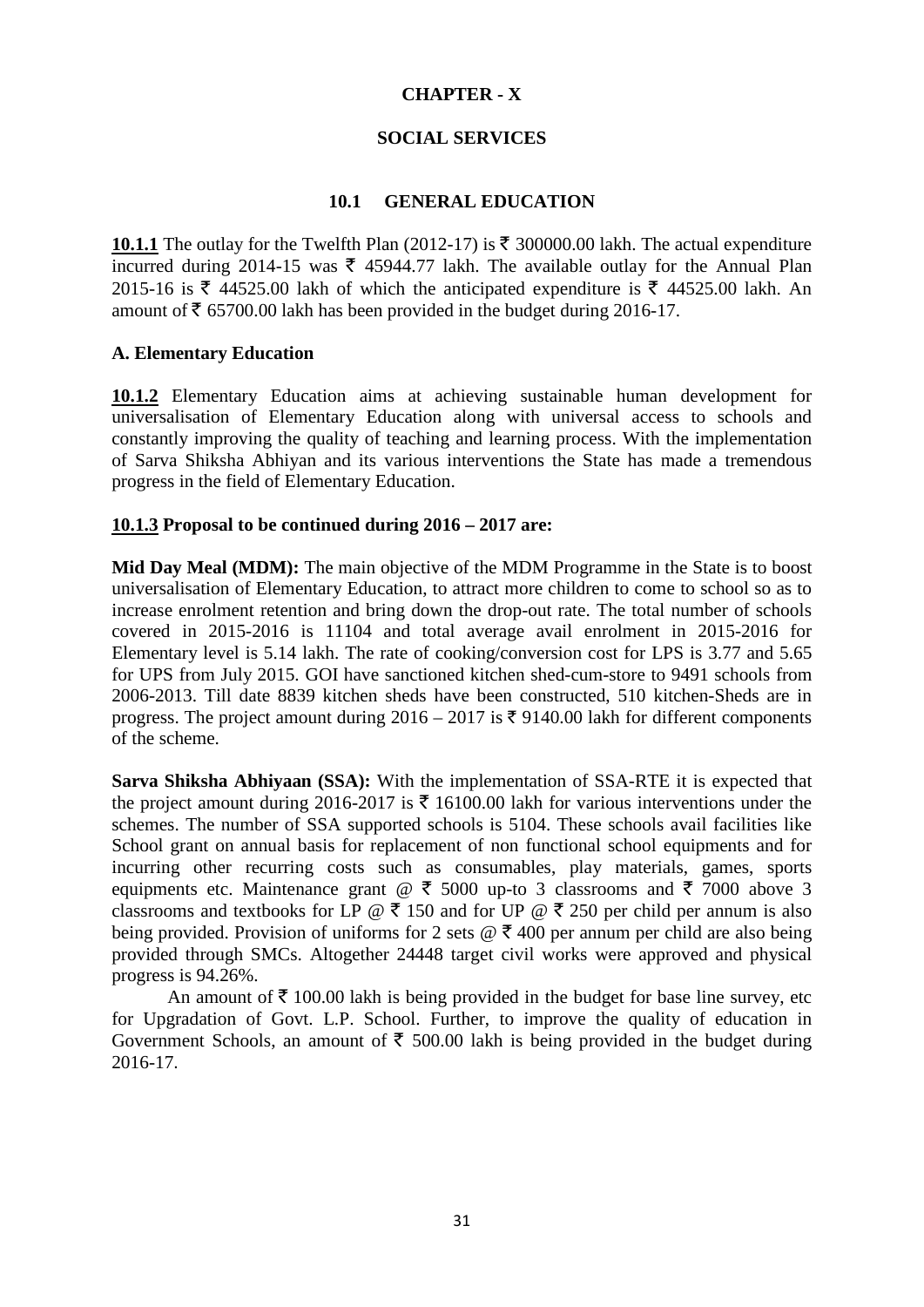# **B. Secondary & Higher Secondary Education**

**10.1.4 Secondary Education:** Besides the regular activities conducted and providing financial assistance to various schools, other important Schemes to be continued during 2016- 17 are:

**Setting up of Pine Mount International School (PMIS):** The Government has also taken the initiative to achieve its vision of setting up 3 (three) global educational institution under the banner of Pine Mount School in 3 (three) districts of the State. i.e. in West Garo Hills, West Khasi Hills and West Jaintia Hills. So far, an amount of  $\bar{\tau}$  100.00 was sanctioned for boundary wall fencing at Lawse, Nongstoin and Moorangtung, Wahiajer. **An amount of**  ` **300.00 lakh is being provided in the Budget for the year 2016-17.**

**Rashtriya Madhyamik Sikshaa Abhiyan (RMSA)**: The State have also initiated implementation of RMSA Schemes from 2009-10. RMSA State Project Office as well as the District-Project Office have already been established for implementation of RMSA, a scheme for universalisation of Secondary Education under which the State will receive financial support from Government of India for improvement of infrastructure for the Secondary Education in the State.

**Residential Schools & Rural Hostels**: Residential schools and Hostels in the rural areas is a priority so as to ensure that rural students get quality education. Construction works for Residential schools at 17 locations (Blocks) and 2 Rural hostels at Tura and Nongstoin have been started. An amount of  $\bar{\xi}$  300.00 lakh has been provided in the budget 2016-17 for this purpose.

**10.1.5 Adult Education:** An amount of  $\bar{\tau}$  170.00 lakh is budgeted for Adult Education during 2016-17 to strengthen the Total Literacy Campaign, Post Literacy Project and Continuing Education Programme to remove illiteracy in the adults.

**10.1.6 Language Development:** The recognition of Khasi and Garo languages by the Sahitya Academy will depend on the enrichment of these languages in various field likes science, classics, folktales, cultural heritage. The promotion of language will be done through assistance to authors, translation and publication. Grant-in-aid to Sanskrit will be continued during 2016-17.

**10.1.7** .**Higher Education:** Beside maintaining the existing committed liabilities, there is also a need to (a) assist the Newly instituted Private Colleges which are running the Professional Courses by extended Financial Assistance which is at par with Adhoc Colleges (b) Giving grant to Private Colleges under Lumpsum Grant (c) and also to extend the assistance for buildings, furniture, laboratory, libraries etc. Scholarship for basic Science Students has been provided in order to encourage more students to pursue higher education in Science and also provide support to meritorious students belonging to economically weaker sections of Meghalaya who are permanent residents so as to provide them better opportunities for higher education in basic science, increase their rate of attainment in higher education and enhance their employability.

**Teachers Information Monitoring System (TIMS):** TIMS is envisaged to encompass all information about various teachers working in the State of Meghalaya, either in schools or in various colleges across the state by providing two specific information management modules separately for school teachers and college teachers. It will also act as the digital repository for information pertaining to all the teachers of the state. An amount of  $\bar{\tau}$  200.00 lakh has been provided in the budget 2016-17 for this purpose.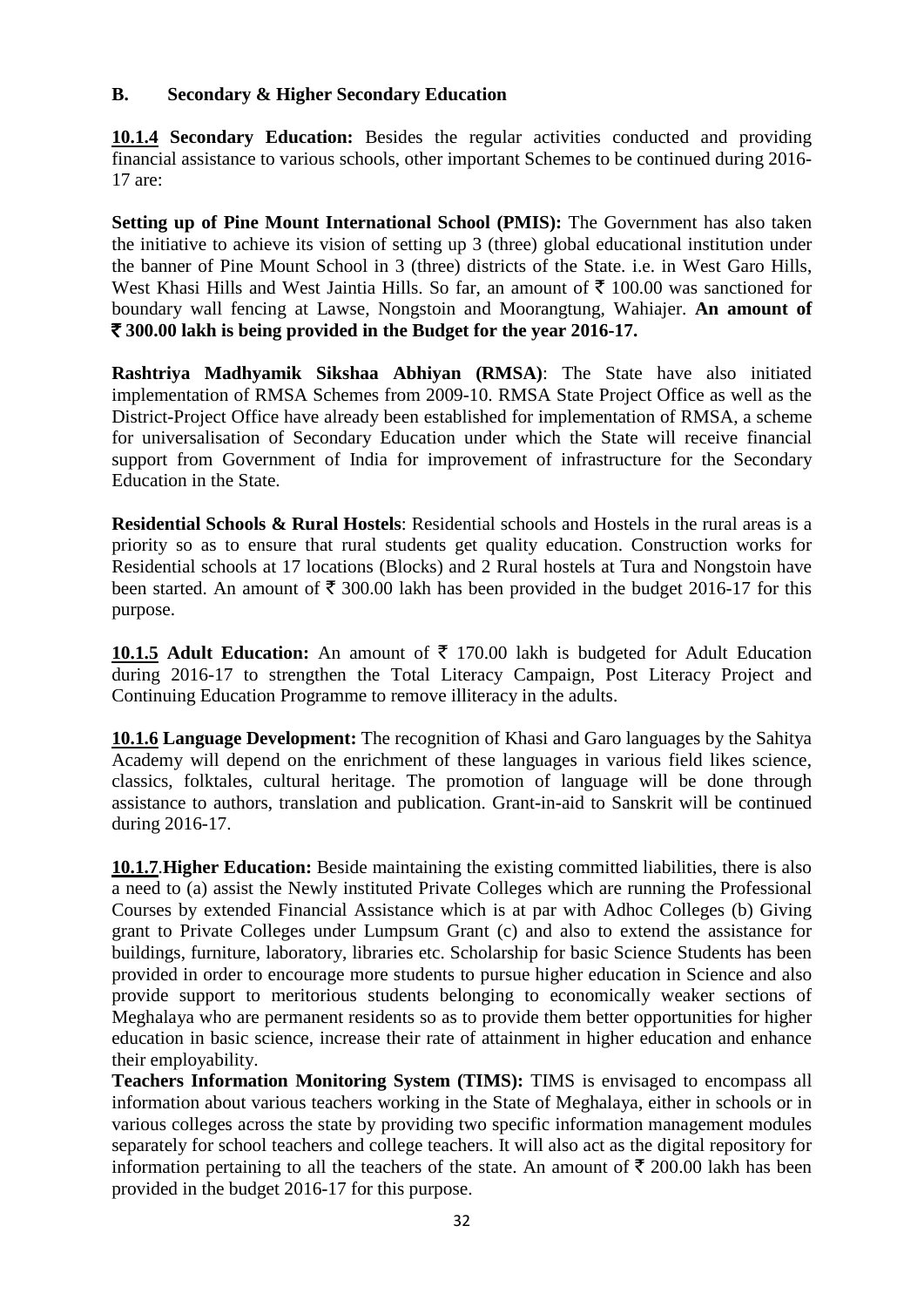# **C. TRAINING:**

The major focus and the main thrust of Teacher Education Institutes (TEIs) in the State has been towards clearing the huge backlog of untrained teachers. To achieve this, inservice training will be given to the existing untrained teachers through the "Teacher Education Programme through Open Distance Learning (ODL) mode under IGNOU programme known as Diploma in Elementary Education (D.El.Ed). Pre- service training have also started for candidates whose aim is to take up teaching as a career and scholarship was also provided. During 2014-15 a total of 361 Pre-Service teachers were trained, 500 teachers were given short term training, 95 students were awarded and during 2015-16 the anticipated physical achievement for training of Pre-service teachers is 434. An amount of  $\bar{\tau}$  597.12 lakh is being provided in the Budget during 2016-17 for Teachers Training.

# **10.1.8 CENTRALLY SPONSORED SCHEME**

**Saakshar Bharat :**Saakshar Bharat Programme was implemented during the year 2011-12 only in two Districts of the State i.e. in West Garo and South Garo Hills Districts. Till 2014- 2015 the number of learners who have completed the basic literacy course is 26,589 out of the 34,770 appeared. It is expected that during 2016-17 the amount to be released under CSS is  $\bar{\tau}$  400.00 lakh and of  $\bar{\tau}$  50.00 lakh is proposed as a State share.

**Rashtriya Uchchatar Shiksha Abhiyan (RUSA):** During 2015-16, an amount of  $\bar{\tau}$  270.00 lakh was released by the Govt. of India as the  $1<sup>st</sup>$  installment of Preparatory Grant under RUSA. Accordingly, the state Government has also sanctioned the state matching share of  $\bar{\tau}$ 30.00 lakh. Recently, in the 10th Meeting of the RUSA Project Approval Board (PAB) held at Shillong, an amount of  $\bar{\tau}$  97.00 crore was approved under 4 (four) components i.e. setting up of New Professional College (for 2 new colleges), Infrastructure grants to colleges (15 colleges), equity initiatives and Faculty improvement support.

Besides the above, implementation of Post Matric Scholarship Scheme, NSS Regular Activities / Special Camping Programme and CSS of Teacher Education will be continued during 2016-17

**ADB Project :** Under the "Supporting Human Capital Development in Meghalaya" project funded by ADB, 117 Govt-aided secondary and higher secondary schools are to be upgraded in terms of infrastructure, teaching and learning methods, teachers training to improve access and ensure quality inputs to the students. It is expected that during 2016-2017 the amount to be released as Central share is  $\bar{\tau}$  16,000.00 lakh and  $\bar{\tau}$  4000.00 lakh as State Share.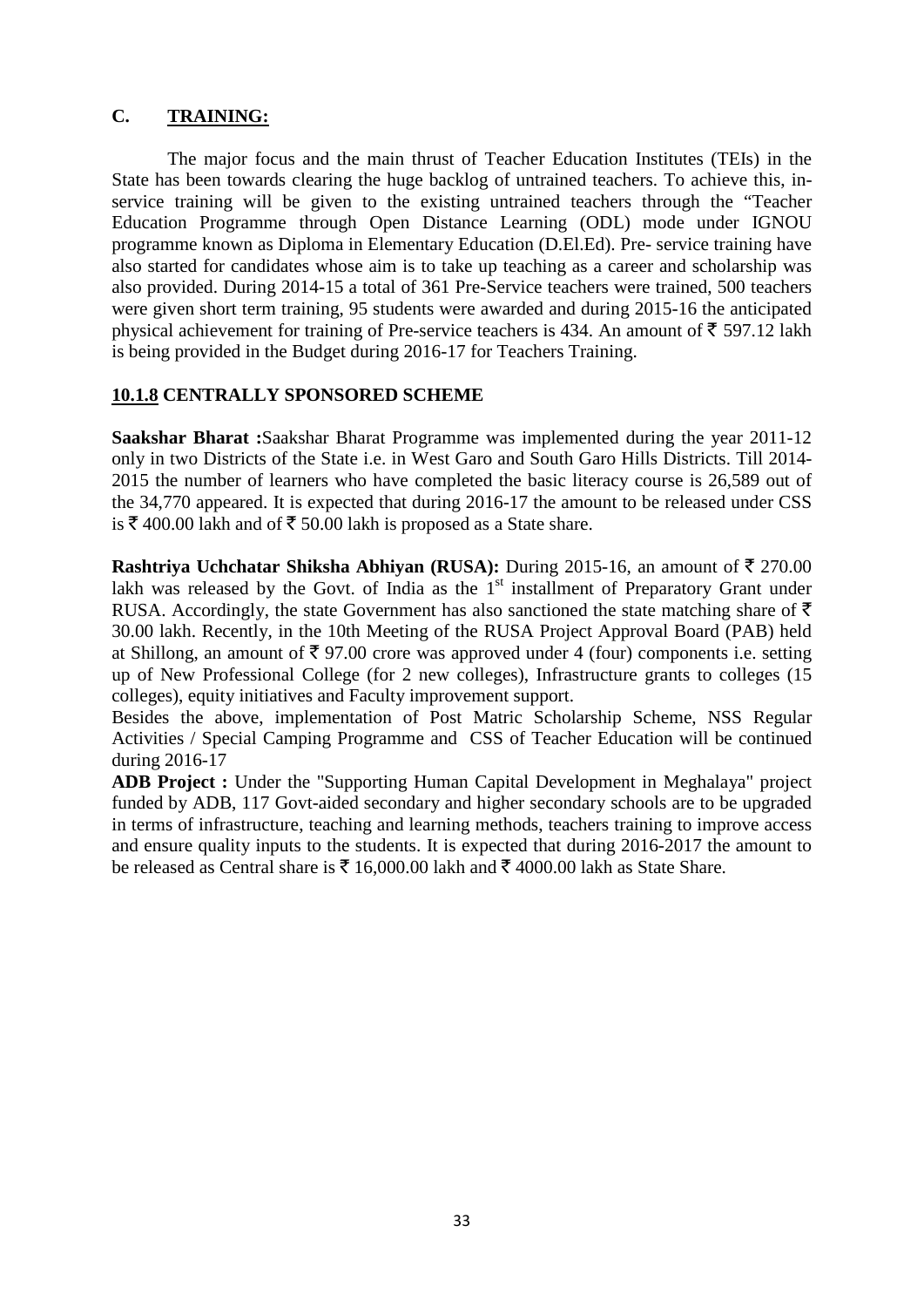## **10.2 TECHNICAL EDUCATION**

**10.2.1** The outlay for the Twelfth Plan (2012-17) is  $\bar{\tau}$  10000.00 lakh. The actual expenditure incurred during 2014-15 was  $\bar{\tau}$  180.92 lakh. The approved outlay for the Annual Plan 2015-16 is  $\bar{\xi}$  480.00 lakh of which the anticipated expenditure is  $\bar{\xi}$  2480.00 lakh. **The Budgeted** Outlay for the year 2016-17 is  $\bar{\xi}$  2000.00 lakh which include an amount of  $\bar{\xi}$  1800.00 lakh **earmarked for CSS.**

**10.2.2** At present, the State has three Polytechnics in 3 different districts i.e., Shillong Polytechnic**,** Tura Polytechnic and Jowai Polytechnic offering a 3 years Diploma course. All the courses in all the three Polytechnics have been approved by All India Council for Technical Education (AICTE).

The three Polytechnics of the State are affiliated to Meghalaya State Council for Technical Education. The council award diploma and post diploma certificates to the passed out students. All the three Polytechnics are now "ISO 9001:2000 Certified".

Recently, a land of about 29.239 acres at Thadmuthlong, Elaka Shangpung and a land of about 30 acres at Rongsanggre village, South West Garo Hills has been taken over by the Directorate of Higher & Technical Education for setting up of Engineering Colleges at these two locations.

Some of the important Schemes undertaken by the Department which are proposed to be continuing during 2016-17 are:

## **1. Establishment of New Polytechnic at Williamnagar, East Garo Hills:**

To boost technical education in Meghalaya, Government of India approved the proposal for setting up of new Polytechnic at Williamnagar in East Garo Hills District and has sanctioned an amount of  $\overline{5}12.30$  crores as one time financial assistance. Out of this amount,  $\bar{\xi}$  8.00 crore will be spent on Civil Works and  $\bar{\xi}$  4.30 crores will be spent on equipment, machinery, furniture, transport and Learning Resource Materials. Two Diploma Courses namely – Civil Engineering and Electrical Engineering have been identified and will be offered in the new Polytechnic with intake capacity of 30 students each.

# **2. Establishment of New Polytechnic at South Garo Hills, Ri Bhoi and West Khasi Hills District:**

Govt. of India has also conveyed approval for providing financial assistance to the State Govt. for setting up of New Polytechnics at South Garo Hills, Ri-Bhoi and West Khasi Hills  $\mathcal{Q}$   $\bar{\tau}$  12.30 crore per polytechnic which will be released in installments. The Department has already taken over the land measuring about 10 acres through gift deeds at West Khasi Hills District and land at Ri-Bhoi had been identified at village Nongkhrah Nonglyngdoh but not yet taken over whereas the process of land acquisition is still going on for South Garo Hills.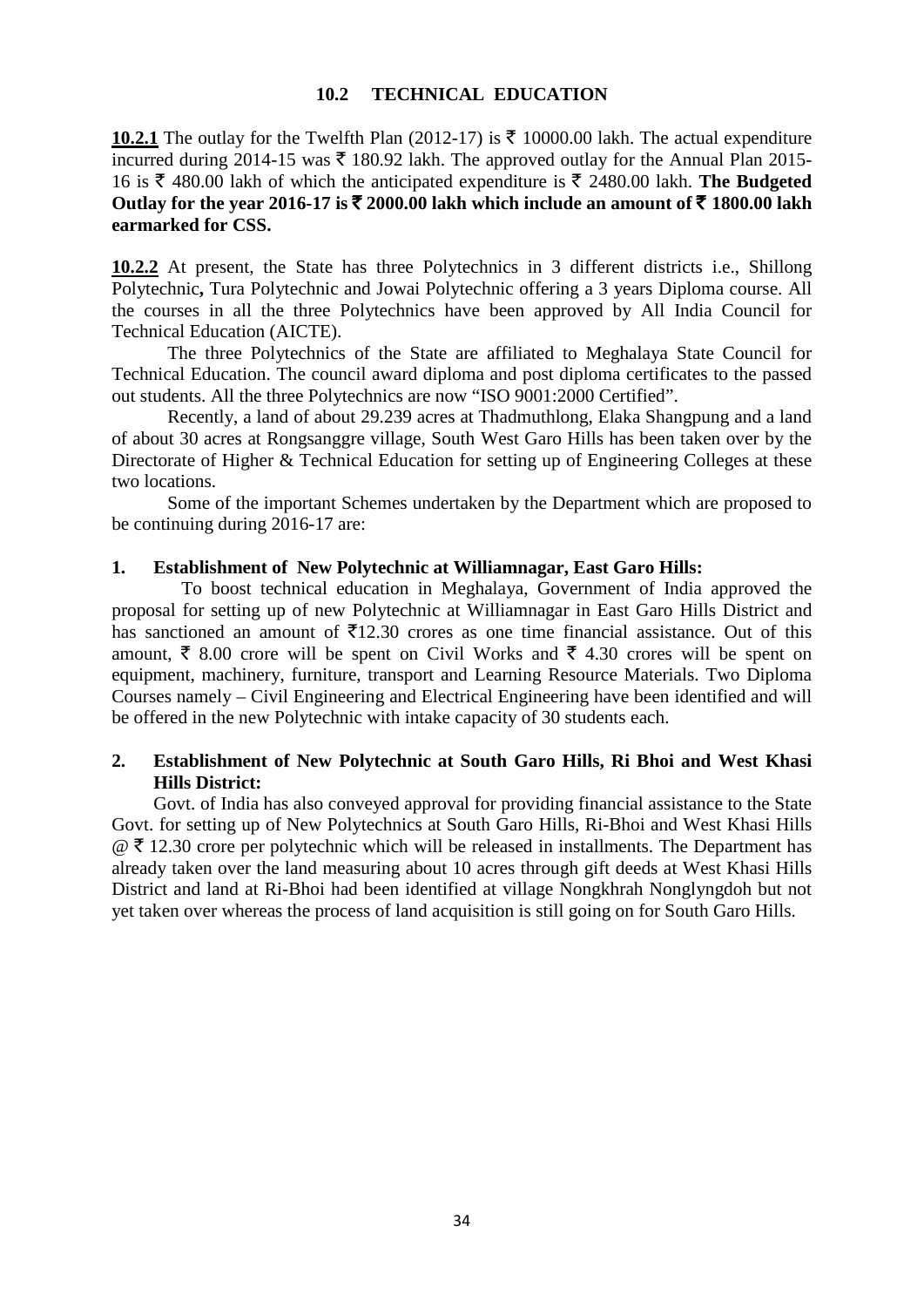## **10.3 SPORTS AND YOUTH SERVICES**

**10.3.1** The outlay for the Twelfth Plan (2012-17) is  $\bar{\tau}$  17000.00 lakh. The actual expenditure incurred during 2014-15 was  $\bar{\tau}$  3243.39 lakh. The Available Outlay for the Annual Plan 2015-16 is  $\bar{\tau}$  2396.00 lakh of which the anticipated expenditure is  $\bar{\tau}$  6510.83 lakh. The budgeted Outlay for the Annual Plan 2016-17 is  $\bar{\tau}$  4090.00 lakh.

10.3.2 With the objective of creating necessary infrastructure to facilitate development of sports and games and also to take up relevant, youth welfare activities, the highest priority is to pay special attention to the provision of sports infrastructure and facilities right from the village and block levels to the District and State Level. Such facilities are intended to be provided in a phased manner so as to cover the entire State in course of time. Apart from promoting physical fitness and discipline, excellence in sports enhances pride in our own state.Various activities like Youth Employability Programmes, Youth Exchange Programmes, Exhibitions, State Youth Festivals, Chief Minister Youth Development Scheme (CMYDS) and the Intensive Sports and Youth Development Scheme (ICYDS), etc will be continued during 2016-17. Other important programmes implemented and proposed to be continue during 2016-17 are:-

(i) **District Sports Promotion Society Programmes (DSPS)**: Focussed programmes under the District Sports Promotion Societies have been initiated at the district level in decentralized mode to catalyse, tap and meet the aspirations of aspiring young sports persons, with a view to giving them the skill sets and confidence to compete in both national and international level competitions.

(ii) **Chief Minister's Career Guidance and Counselling Scheme:** For the youth, under the Chief Minister's Career Guidance and Counseling Scheme, coaching is being imparted by reputed institutes to better prepare them for cracking entrance examination in varied professional disciplines comprising engineering, medicine, management, besides equipping them for entry into the country's premier civil services. An amount of  $\bar{\tau}$  50.00 lakh has been provided in the Budget during 2016-17.

(iii) **The State Level Youth Exchange Programme:** For all the districts continues to be held, with the aim of providing the youth with effective platforms for building up leadership qualities and skills while also, nurturing a sense of inclusiveness and integration. An amount of  $\bar{\tau}$  100.00 lakh has been provided in the Budget during 2016-17.

(iv) **Mission Football**: The new initiative namely Mission Football aims at providing financial assistance and to assist Clubs/Associations to have their own infrastructure for promoting football to upgrade their infrastructure, groom and promote the Junior Football Team and Senior Team and to tie up with the schools to promote the education needs of the players being groom by them. The Mission also aims at transforming Meghalaya into a football resort state by holding the State Level League Championship. An amount of  $\bar{z}$  450.00 lakh will be provided for the purpose during 2016-17.

(v) An amount of  $\bar{\tau}$  150.00 lakh has been provided for Coaching & Scholarships to sports person during 2016-17.

10.3.3 The broad break-up of the 12<sup>th</sup> Plan projected outlay and the budgeted outlay for 2016-17 is given in the following table :-

# **10.3.4 Centrally Sponsored / Central Sector Schemes:**

**Rajiv Gandhi Khel Abhiyan (RGKA):** This is a Centrally Sponsored Scheme which aims to create necessary sports infrastructure, provide required sports equipment and the Annual Competitions at the Block, District and State Levels. A sum of  $\bar{\tau}$  990.00 lakh will be provided for the purpose during 2016-17.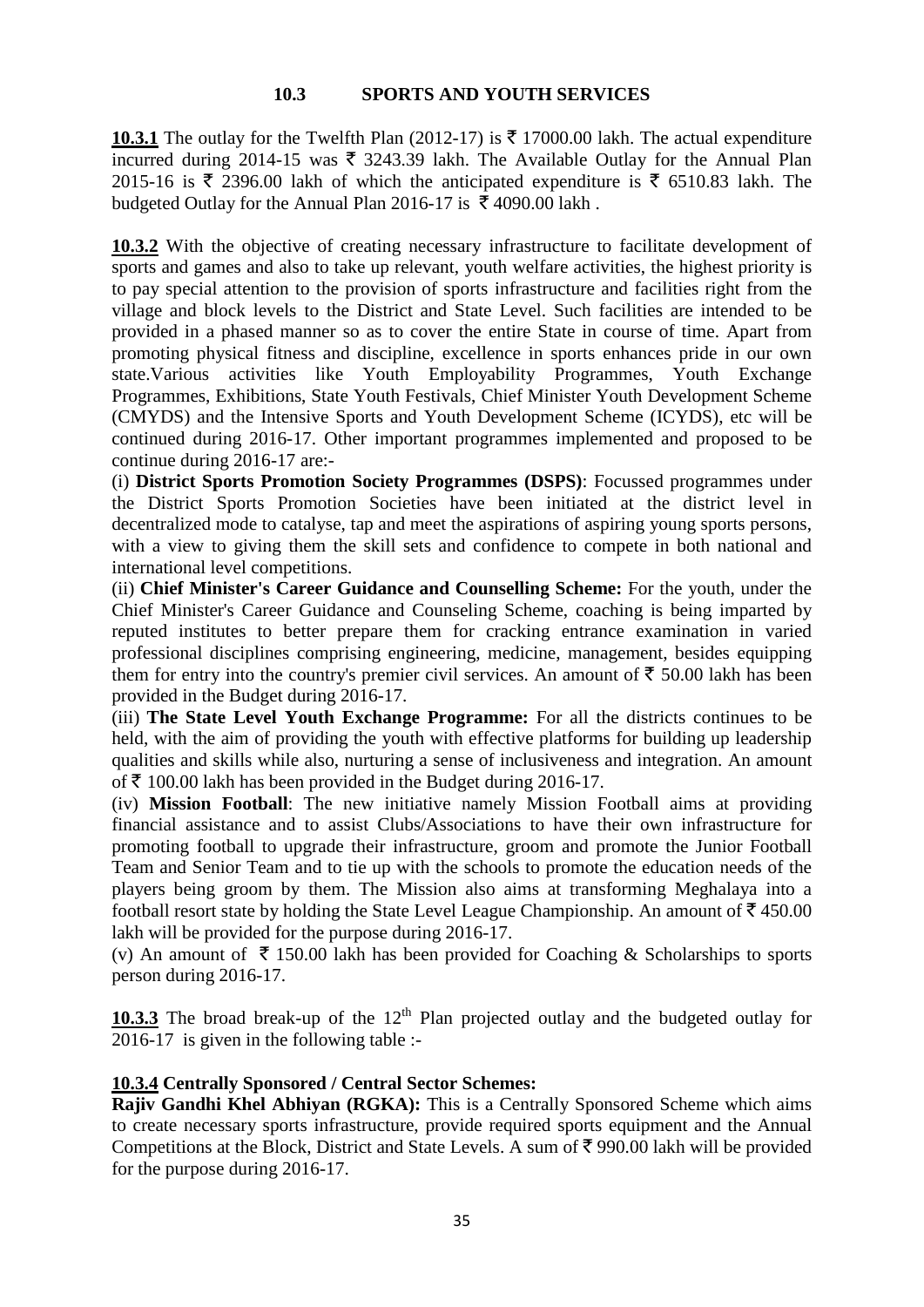# **10.4 ARTS & CULTURE**

**10.4.1** The outlay for the Twelfth Plan (2012-17) is  $\bar{\tau}$  18000.00 lakh. The actual expenditure incurred during 2014-15 was  $\bar{\tau}$  1952.67 lakh. The available outlay for the Annual Plan 2015-16 is  $\bar{\xi}$  954.00 lakh and the anticipated expenditure is  $\bar{\xi}$  1354.00 lakh. This includes  $\bar{\xi}$  400.00 lakh for Shillong International Centre of Performing Arts & Culture. **The Tentative Budgeted outlay for 2016-17 is** ` **1300.00 lakh.**

**10.4.2** Preservation, documentation, research, promotion, development and augmentation of Arts & Culture in the State continue to be the important objectives of the Arts & Culture Department. Emphasis is given to encourage cultural activities through research activities, collection of Museums exhibits, collection of documents in Archives, protection of heritage sites of historical importance, etc. The cultural activities are also being encouraged through the District Arts & Cultural Societies. The Department has been implementing schemes, sponsoring and holding a number of major events in its efforts to preserve and develop the culture and heritage of the State and to encourage various other socio-cultural and artistic activities in the State particularly for the youth. Active role has been taken in organizing events such as "Songs and Dances of the North East" in Delhi, Cultural Panorama at Mamgar, 18 Degree Festival, Rhythm of the Hills at Betasing, CALM Festival in Shillong and Indigenous Terra Madre in Shillong. A Coffee Table Book entitled "Sifting to the Clouds" has been published and documentation on 'Ka Khoh Deng of Shella' and 'The Costumes of Meghalaya- Khasi, Jaintia & Garo' have been completed. The MLA Schemes Intensive Arts & Culture Development Programme (IACDP) & the Development of Traditional Folk Music (DTFM) which usually implemented through the Deputy Commissioners  $\mathcal{Q}$   $\bar{\xi}$  2.50 lakh to each MLA, the Production of Folk Literature, Literary Award and Living Heritage Scheme and others will continue to be implemented during 2016-17.

An amount of  $\bar{\xi}$  50.00 lakh for Infrastructure for Light and Sound Shows and an amount of  $\bar{\xi}$ 100.00 lakh for Enterprise based on Art, Culture & Heritage are included in the Budget during 2016-17,

# **10.4.3 Schemes under NLCPR / NEC / Article 275 (1):**

- **1. Shillong International Centre for Performing Arts & Culture (SICPAC):** The work for this project is progressing at Mawkasiang, Shillong. Till date, an amount of  $\bar{\xi}$  5447.99 lakh has been released by the Ministry of DONER as 90% Central share of 1<sup>s</sup> installment and the corresponding 10% state share of  $\bar{\tau}$  605.33 lakh was also sanctioned. The expenditure till date is  $\bar{\tau}$  1275.52 lakh.
- **2.** Work has also started on the 'Centre of Knowledge for Indigenous Arts' at Betasing and 'Sein Jaintia Indigenous Culture-cum-Multipurpose Centre' at Iewduh. These Schemes were supported by the Ministry of DONER under the Article 275(1). An amount of  $\bar{\tau}$  100.00 lakh is being provided in the Budget under Article 275(1) during 2016-17.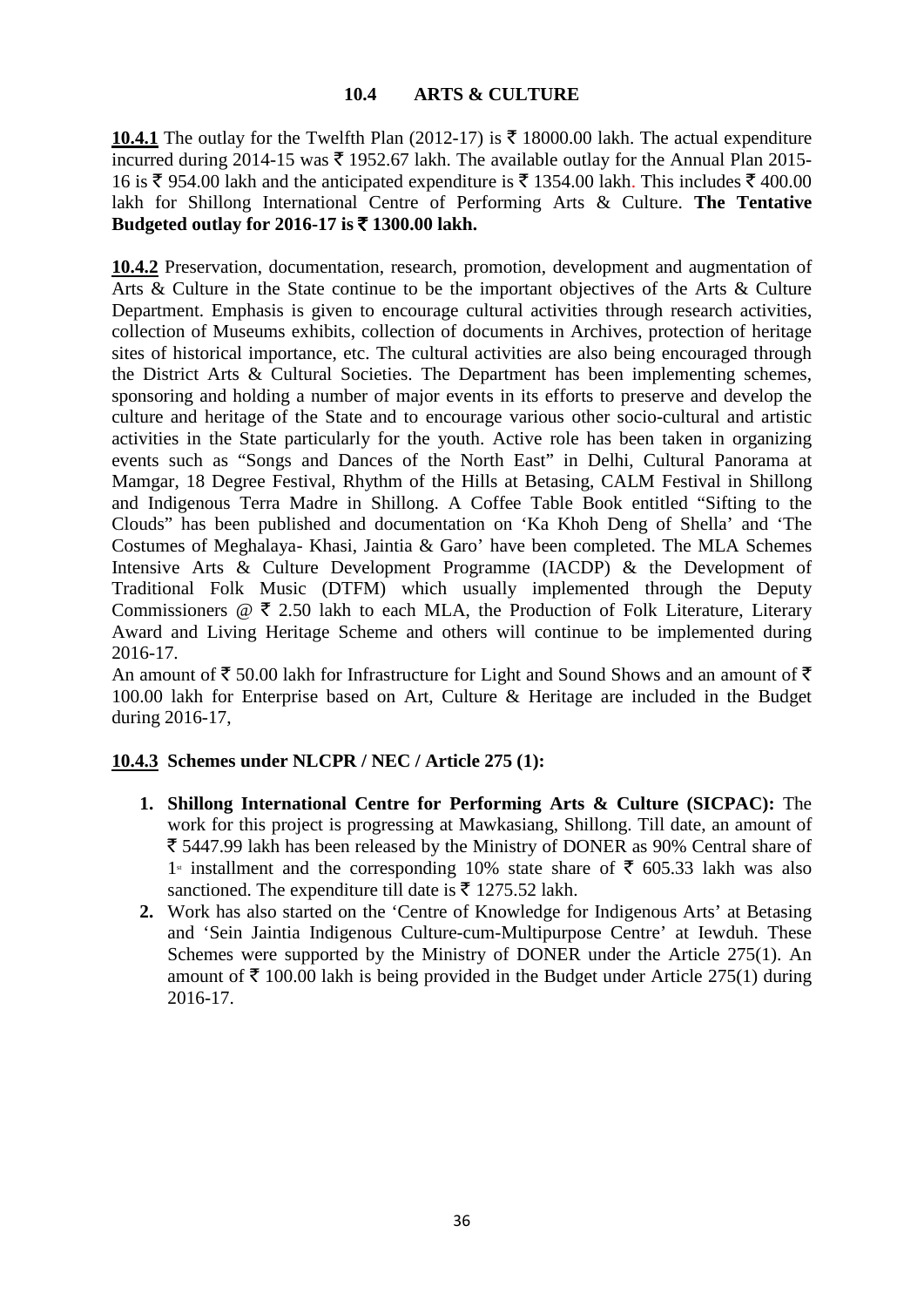### **10.5. MEDICAL AND PUBLIC HEALTH**

**10.5.1** The Twelfth Plan (2012-2017) outlay for Health & Family Welfare Department is **₹ 196000.00 lakh** and the actual expenditure during 2014-15 was ₹ 31873.43 lakh. The Available Outlay for the Annual Plan 2015-16 is  $\bar{\tau}$  26630.00 lakh which includes  $\bar{\tau}$  2025.00 **lakh** Central share CSS and  $\bar{\tau}$  225.00 lakh State share CSS and the amount is anticipated to be utilized in full. **The Tentative Budgeted Outlay for the Annual Plan 2016-17 is** ` 47000.00 lakh which includes  $\bar{\xi}$  20000.00 lakh for CSS,  $\bar{\xi}$  1000.00 Lakh for Food Safety,  $\bar{\xi}$ 300.00 lakh for Critical Illness and  $\bar{\tau}$  1000.00 lakh for Low cost & Rapid Diagnostic Services in remote areas through Health Slates under Convergence (technological innovation of Public Health Foundation of India).

The Health Sector in the State has undergone a massive improvement in the Health Sector. Priority is given to the promotion of health care by strengthening and consolidating the existing health delivery systems through the network of hospitals, CHCs, PHCs, Sub-Centres and Dispensaries. There is a need to construct more Health Care Units in the State in order to reach the rural population which is pronounced scheme of the Government of India.

The state has a population of more than 3 million people and a large portion of it live below poverty line. Hence it is essential to serve them with free medicines. Even if any charges are to believed it has to be minimal which is merely to run maintenance cost of the equipments concerned. The entire cost management has to be on profit no less basis.

The Health Department has proclaimed desire to have the following mission.

- a. Infant Mortality Rate to be reduced to 30/1000 live births.
- b. Maternity Mortality Rate to be reduced to 100/10000,000.
- c. Total Fertility Rate to be brought to 2.1.
- d. Malaria Mortality Reduction Rate by 50% upto 2017.
- e. Cataract Operation: increasing to 1000 cases per year.
- f. Leprosy prevalence rate: to be brought to less than 1/10,000.
- g. Tuberculosis DOTS Services: from the current rate of 1.8/10,000, 85% cure rate to be maintained through the entire Mission period.
- h. 34 Community Health Centers to be upgraded to Indian Public Health Standards.
- i. Utilisation of First Referral Units to be increased from less than 20% to 75%.
- j. Link Workers (ASHA) will be engaged in all the Villages of the State (5438 ASHAs in place against a total of 6180 is required).

During 2015-16, the Phase II of the Megha Insurance Scheme (MHIS II) initiated by the State Government, designed in convergence mode with the Centre's existing health insurance scheme, namely Rashtriya Swasthya Bima Yojana (RSBY), with an enhanced coverage of upto  $\bar{\tau}$  2.00 lakh to all families of the State, excluding State and Central Government employees. Under the scheme, beneficiaries are entitled to a comprehensive spectrum of health services subject to certain limits.

#### **A. Medical Institution**

At present the Department has 12 hospitals, 28 CHC's, 110 PHCs and 423 Sub-Centres and 13 Dispensaries. The Department aimed to set up additional 5 CHCs, 29 PHCs and 10 Sub Centres during the period. Construction of Warehouse at all the District Head Quarters would be initiated. Female Health Worker Training Institutes at Shillong and Rongkhon will be upgraded. Blood Bank Unit at all District Hospitals with 24 hours delivery services would be set up and setting up of Medical College at Shillong & Tura is under process.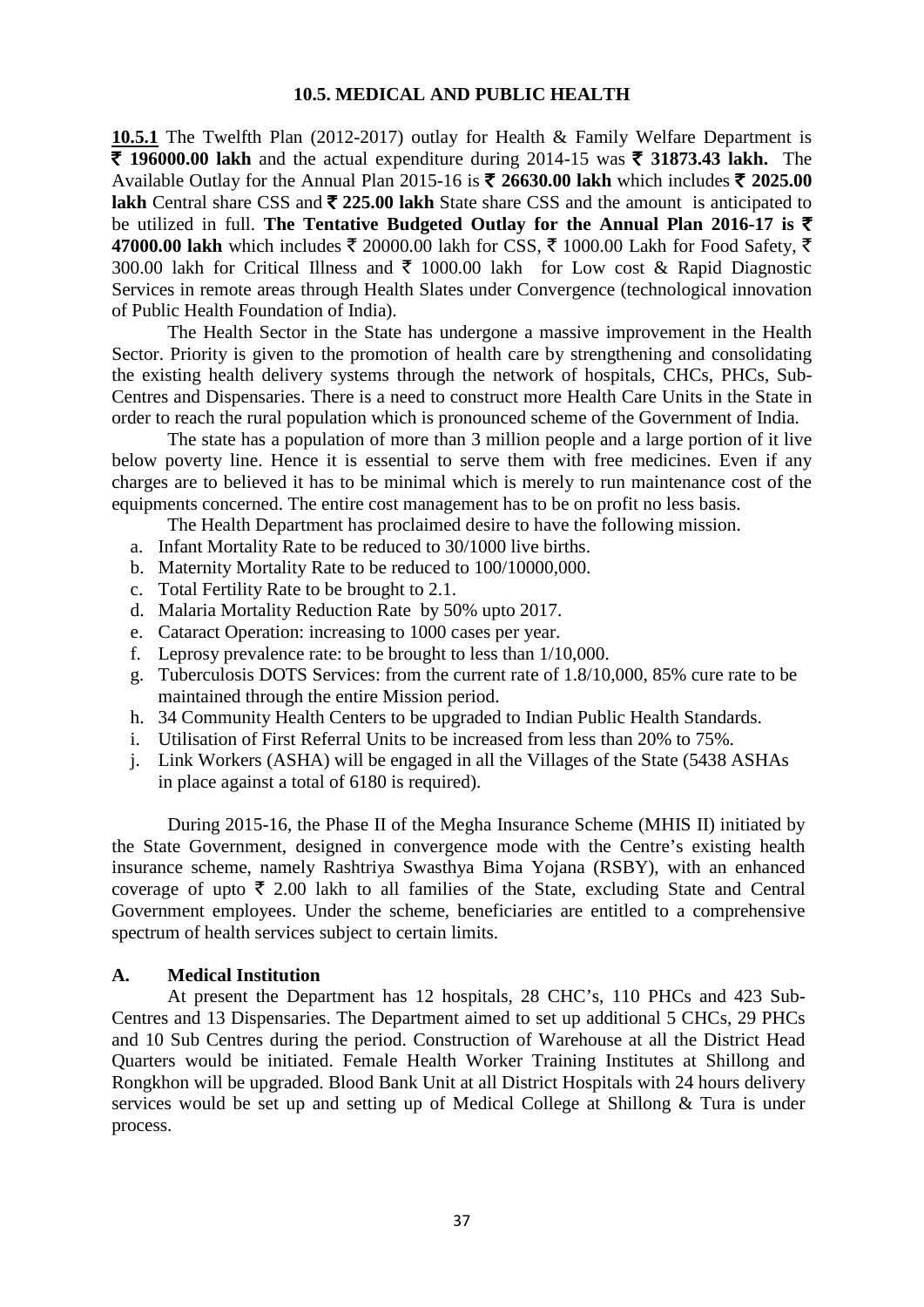**Manpower** : The Department is at present having a strength of 147 Specialist Doctors. 511 General Doctors, 64 Dental Surgeons, 2010 Nurses, and 451 Para-Medical Staff. The Department proposes to provide more manpower to the Institutions. These would be done either by outsourcing/ reworking from NGOs and in PPP mode.

**Maternal and Child Health & Family Welfare Programmes:** The Ganesh Das Hospital, Shillong and the District Maternity & Child Hospital, Tura were awarded excellence in cleanliness, safety and service delivery by the Ministry of Health & Family Welfare, Govt. of India

**Monitoring Accountability And Transparency:** Monitoring is done at various levels, Regular audit is done by Accountant General and by the Chartered Accountants. It is proposed to improve monitoring by use of Information Technology and increased performance based accountability by decentralization and improving monitoring through concurrent simple surveys, social audit and institutionalization community management at all levels through the committee in the Sub-Centre, PHC, CHC and Hospital levels

**Popularisation of Alternative Medicine System like Ayush:** AYUSH will be established in all District Hospitals and CHCs. All CHCs and Hospitals will be provided with at least 1 (one) Ayurvedic/ Homeopathic.

**Access to Essential Drugs**: All District Hospitals, CHCs and PHCs will support the need of common ailments with essential drugs. Essential drugs will be provided through these Medical Institutions free of cost.

**Promotion/Modernisation of Traditional Medicines:** A new scheme for promotion/modernization of traditional medicines which is assessable and efficacious for maintenance of public health and also provides opportunities for livelihood, trade for its practitioners as well as conservation of bio-diversity.

**Centrally Sponsored Schemes:** The National Programmes on control of Communicable Diseases will also be continued during the  $12<sup>th</sup>$  Plan period, where special attention will be given to control of Malaria and Tuberculosis diseases to reduce the menace of the diseases.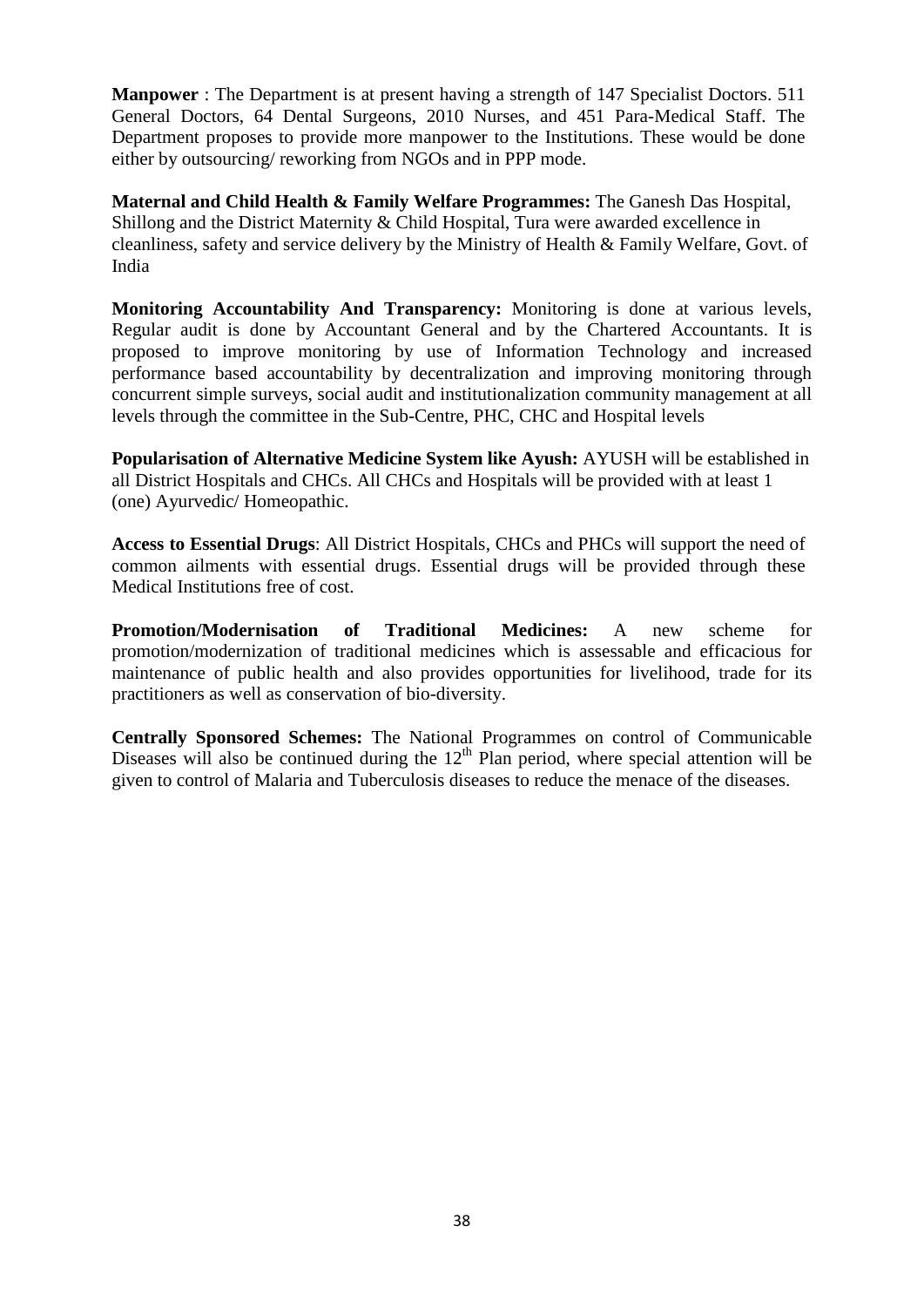# **10.6 WATER SUPPLY & SANITATION**

**1.** The Approved State Plan Outlay during the Twelfth Plan is  $\bar{\xi}$ .120000.00 lakh. The expenditure under this Sector is ₹. 12664.74 lakh during  $2012 - 13$ , ₹. 12798.53 00 lakh during 2013-14 and  $\bar{\mathcal{F}}$ .19532.00 lakh during 2014 – 15.

2. The Budgeted Outlay for the Annual Plan  $2015 - 16$  is  $\overline{\xi}$ . 30940.00 lakh while the available outlay is  $\bar{\xi}$ .17152.00 lakh which Includes  $\bar{\xi}$ . 9000.00 lakh as Central Share and  $\bar{\xi}$ . 1000.00 lakh as State Share for CSS. The anticipated expenditure is  $\overline{\mathfrak{F}}$ .17152.00 lakh.

**3.** The tentative Budgeted Outlay of  $\overline{\mathbf{z}}$ .25300.00 lakh is proposed for the Annual Plan 2016 – 17 which includes  $\overline{\mathfrak{Z}}$ .2400.00 lakh as NABARD Loan,  $\overline{\mathfrak{Z}}$ .7500.00 lakh for CSS and `.5.00 lakh for Rural Clean Locality Award.

**4.** Rural & Urban Water Supply Programme

**4.1** In respect of Rural Water Supply Programme, There are 10,178 Habitations in the State as on date and out of which, 8,606 Nos. of Habitations are Partially Covered (PC) both in terms of coverage and/or per capita availability of supply. In addition to, there are 31 Nos. of Iron Affected Habitations in the State.

**4.2** GoI have since upwardly revised the service level to 70 Lpcd from the existing 40 Lpcd with delivery points of supply as a household service instead of the existing system of delivery through Public Stand Posts. This would necessitate augmentation of Water Supply system in almost all the Villages/Habitations including earlier Fully Covered Habitations of 40 Lpcd.

**4. 3** Provision of Safe Drinking Water as per the revised norms and Guidelines of GoI would be taken up during the 2016-17. Physical target & achievement for 2014-15 Target for 2015-16, provision for 2016-17 are indicated hereinbelow :

| SI.<br>No. | <b>Items</b>                                                        | <b>Units</b>      | <b>Physical</b><br><b>Target</b> | <b>Annual Plan (Actual</b><br>Achievement |       |       | <b>Annual Plan</b><br>2015-16                       |          | Annual<br>Plan |
|------------|---------------------------------------------------------------------|-------------------|----------------------------------|-------------------------------------------|-------|-------|-----------------------------------------------------|----------|----------------|
|            |                                                                     |                   |                                  |                                           |       |       | (2012-17) 2012-13 2013-14 2014-15 Target Anticipate |          | 2016-17        |
|            |                                                                     |                   |                                  |                                           |       |       |                                                     | d        | <b>Target</b>  |
|            |                                                                     |                   |                                  |                                           |       |       |                                                     | Achievem |                |
|            |                                                                     |                   |                                  |                                           |       |       |                                                     | ent      |                |
|            |                                                                     |                   | (Nos)                            | (Nos)                                     | (Nos) | (Nos) | (Nos)                                               | (Nos)    | (Nos)          |
| 1          | <b>Rural Water Supply Programme</b>                                 |                   |                                  |                                           |       |       |                                                     |          |                |
| 1.1        | No. of Habitation Provided with adequate safe drinking water Supply |                   |                                  |                                           |       |       |                                                     |          |                |
| 1.1.1      | <b>State</b>                                                        | No. of            | 1452                             | 510                                       | 549   | 285   | 214                                                 | 214      | 115            |
|            | <b>Sector</b>                                                       | <b>Habitation</b> |                                  |                                           |       |       |                                                     |          |                |
|            | <b>Central</b>                                                      |                   | <b>2400</b>                      |                                           |       |       |                                                     |          |                |
|            | <b>Sector</b>                                                       |                   |                                  |                                           |       |       |                                                     |          |                |
| 1.2        | Schools/ICDS to be provide with adequate Safe drinking water supply |                   |                                  |                                           |       |       |                                                     |          |                |
| 1.2.1      | <b>Schools</b>                                                      | No. of            | 4205                             | 895                                       | 572   | 387   | 314                                                 | 157      | <b>250</b>     |
|            |                                                                     | <b>School</b>     |                                  |                                           |       |       |                                                     |          |                |
| 1.2.2      | <b>ICDS</b>                                                         | <b>No.of ICDS</b> | 1500                             | 145                                       | 439   | 99    | 64                                                  | 128      | 83             |
|            |                                                                     | <b>Centre</b>     |                                  |                                           |       |       |                                                     |          |                |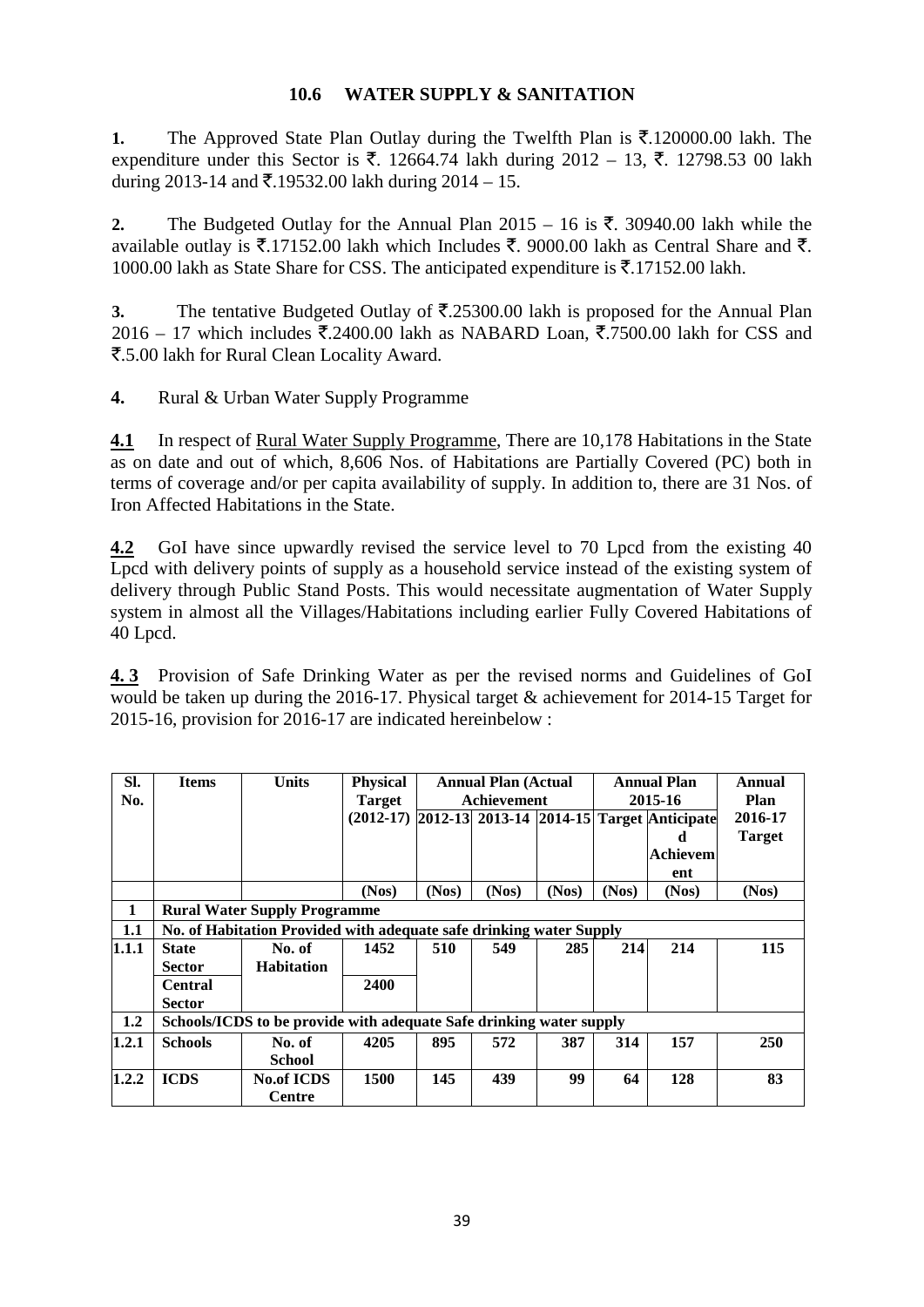**4.4.** Coverage of Rural Habitations, Schools and Anganwadi Centers with water supply is being taken up both under NRDWP and under State Plan. State Plan Outlay for Rural Water Supply Programme during 2016-17 will also be utilized for  $-$  (a) Implementation of Ongoing State Plan Schemes. (b) Meeting State share for projects under NRDWP (c) Meeting State Share for Specials Assistance Funded Project, (d) Project funded by NABARD including (e) Meeting part of O&M cost of Rural Water Supply Schemes.

4.5 In respect of Urban Water Supply Programme: Apart from the Ongoing Projects under the State Plan Programme. State Share for Ongoing Schemes funded under SPA, NEC & NLCPR are required to be met from State Urban water supply Programme. These Schemes are:

|     |                                                           |                  |                | $(\bar{\bar{\mathcal{R}}}$ in Crores) |
|-----|-----------------------------------------------------------|------------------|----------------|---------------------------------------|
| SI. | <b>Name of Schemes</b>                                    | Name of          | <b>Actual</b>  | Amount                                |
| No. |                                                           | Programme        | Released as on | proposed in                           |
|     |                                                           |                  | date           | <b>State Plan</b>                     |
|     |                                                           |                  |                | <b>Budget 2016-</b>                   |
|     |                                                           |                  |                | 17                                    |
| 1.  | <b>Nongstoin Urban Water Supply Schemes</b>               | <b>SCA</b>       | 30.00          | 10.00                                 |
| 2.  | Modification of Pumping System & Replacement              | <b>SCA</b>       | 11.99          | 0.01                                  |
|     | Treatment Units of 34.05 Mld Water<br>of                  |                  |                |                                       |
|     | <b>Treatment of GSWSP</b>                                 |                  |                |                                       |
| 3.  | <b>New Shillong Township water supply</b>                 | SPA.             | 9.00           | 16.13                                 |
| 4.  | Creating necessary infrastructure for storage of          | <b>NEC</b>       | 5.40           | 8.10                                  |
|     | Water to Meet the Emergency Need of State                 |                  |                |                                       |
|     | Capital                                                   |                  |                |                                       |
| 5.  | <b>Augmentation of Tura Phase-I &amp; II Water Supply</b> | $13^{\text{th}}$ | 37.50          | 12.50                                 |
|     | <b>Scheme</b>                                             | <b>Finance</b>   |                |                                       |
|     |                                                           | <b>Commissi</b>  |                |                                       |
|     |                                                           | on               |                |                                       |
| 6.  | 9 (Nine) Nos. of Ongoing Projects                         | <b>NLCPR</b>     | 85.39          | 24.00                                 |

**4.6** Apart of the above Project, Greater Shillong Water Supply Project (Phase-III) sanctioned at a project cost of ` 19,349.72 Lakh by Ministry of Urban Development (MoUD), Government of India (GoI) for funding under JNNURM in October, 2008 is an Ongoing Project.

**4.7** Due to short release of Central Share in the 2<sup>nd</sup> Installment and the delay in release of Central Share for the  $4<sup>th</sup>$  Installment progress of implementation of the Project has been adversely affected. Though the Project has been included in the List of incomplete Project to be supported by AMRUT and application for release of 4<sup>th</sup> Installment of Fund have been sent to the Ministry, consideration on the release of 4<sup>th</sup> Installment of Fund under AMRUT.

# 5. Rural & Urban Sanitation Programme

**5.1** In respect of Rural Sanitation Programme. With Public Health Engineering Department as Nodal Department, Rural Sanitation in the State of Meghalaya is being implemented by District Water & Sanitation Missions (DWSMs), Swacch Bharat Mission (SBM) which was launched on 25.09.2014 in the State Capital has now spread all over the State across District Headquarter and Villages.

**5.2** Under Swachh Bharat Mission, 3,26,987 Nos. of Individual Household Latines, 13,922 Units of School Toilets 359 Nos. of Sanitary Complexes and 2,161 Nos. of Anganwadi Toilets were constructed since inception up to April, 2015. The Incentive for construction of Individual House Hold Latines is also now extended to APL families in ST Dominated Areas or landless labourers or Woman Headed Households apart from BPL families, which will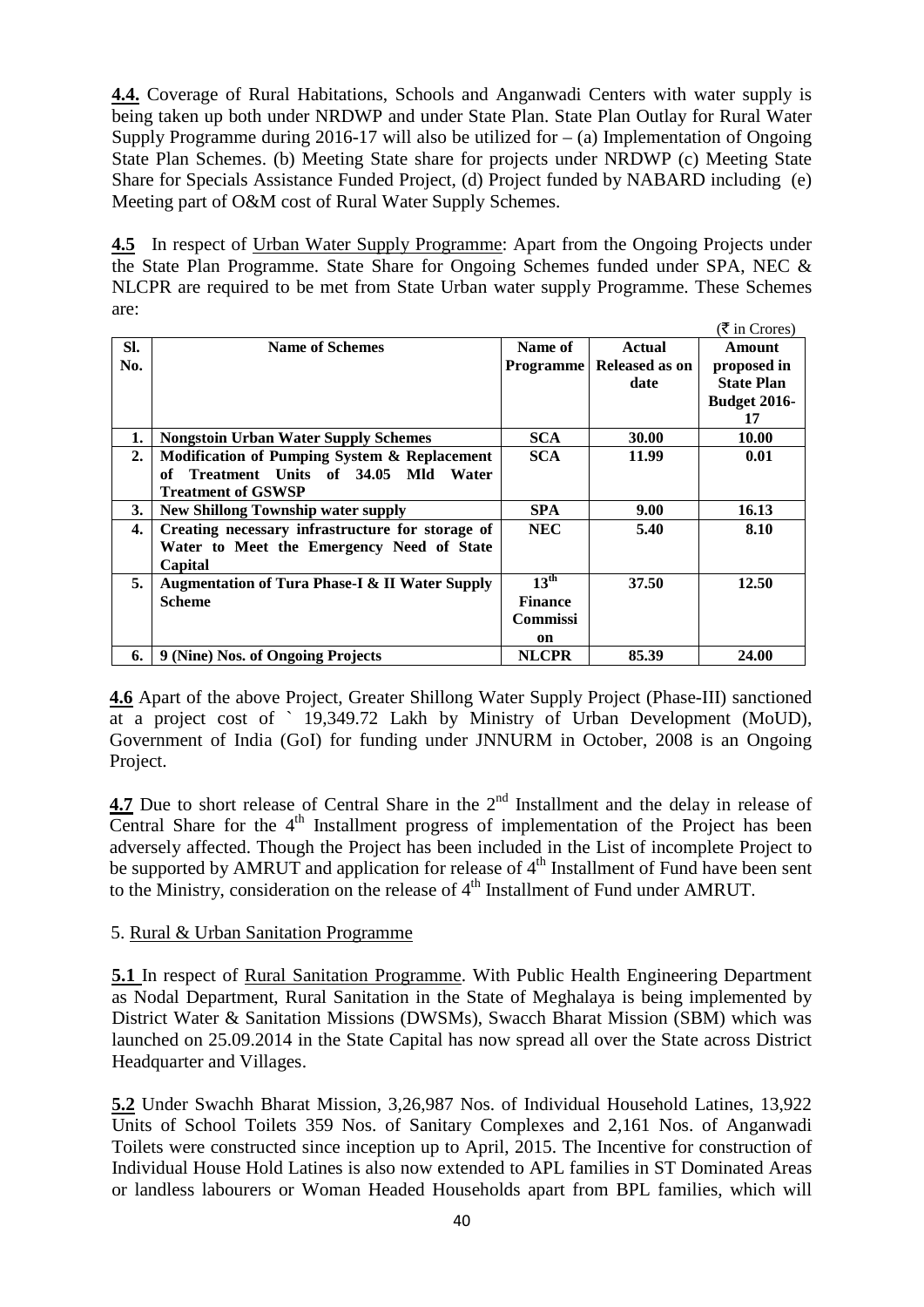result in majority of households in the State receiving Incentive on construction of latrines in their houses.

**5.3** As on date, out of 6785 Nos. of Villages in the State, the Nos of Villages declared and verified as ODF is 2079 Nos. For 2015-16, 1671 Numbers of Villages are marked under SBM(G) for making ODF.

**5.4** With increase number of Villages in the State becoming Open Defecation Free (ODF), necessity have also been felt to address the Problem of solid & Liquid Waste Management (SLWM) in order to make these villages clean and green and initiative have been taken for Implementation of Solid & Liquid Waste Management.

**5.5** The Central Share under Swachh Bharat Mission, during 2016-17 is projected at  $\bar{\tau}$  2,500.00 lakh (as per Budgeted Allocation) under Central Share and the corresponding State Share's is  $\overline{\xi}$  1,483.00 lakh.

**5.6** Under Swachh Bharat Mission, Coverage of Rural Villages with individual Household Latrines (IHHLs) has reached 76.31% and State is gearing up to achieve full Sanitation alongwith the rest of the Country much before the Targetted Date of October 2, 2019. The Physical Target and Achievement for 2014-15 Target for 2015-16 and Provision for 2016-17, are indicated herein below:

| Sl.     | <b>Items</b>               | <b>Units</b>   | <b>Physical</b>                     | <b>Annual Plan (Actual</b> |        |        | <b>Annual Plan 2015-16</b> | Annual             |               |
|---------|----------------------------|----------------|-------------------------------------|----------------------------|--------|--------|----------------------------|--------------------|---------------|
| No.     |                            |                | <b>Target</b>                       | Achievement                |        |        |                            |                    | Plan          |
|         |                            |                | $(2012-17)$ 2012-13 2013-14 2014-15 |                            |        |        | <b>Target</b>              | <b>Anticipated</b> | 2016-17       |
|         |                            |                |                                     |                            |        |        |                            | <b>Achievement</b> | <b>Target</b> |
|         |                            | (Nos)          | (Nos)                               | (Nos)                      | (Nos)  | (Nos)  | (Nos)                      | (Nos)              | (Nos)         |
| 1.      | <b>Rural Sanitation</b>    |                |                                     |                            |        |        |                            |                    |               |
| 1.1     | <b>Individual</b>          | <b>Units</b>   | 89,356                              | 14,406                     | 29,012 | 42,002 | 52,000                     | 52,000             | 52,000        |
|         | <b>Household</b>           |                |                                     |                            |        |        |                            |                    |               |
|         | latrines both BPL          |                |                                     |                            |        |        |                            |                    |               |
|         | & APL                      |                |                                     |                            |        |        |                            |                    |               |
| 1.2     | <b>School Toilets</b>      | Units          | 2,700                               | 1,603                      | 1678   | 2,474  |                            |                    |               |
| 1.3     | <b>Sanitary Complex</b>    | <b>Units</b>   | 155                                 | 36                         | 18     | 63     | 133                        | 133                | 133           |
| 1.4     | Anganwadi                  | <b>Units</b>   | 246                                 | 130                        | 158    | 171    | $\blacksquare$             |                    |               |
|         | Toilets                    |                |                                     |                            |        |        |                            |                    |               |
| 1.5     | <b>Sanitation</b><br>Rural | <b>Units</b>   | 33                                  |                            |        |        |                            |                    |               |
|         | Mart                       |                |                                     |                            |        |        |                            |                    |               |
| 1.6     | <b>SLSM</b>                | <b>Village</b> | 150                                 | ۰                          |        | 100    | 1200                       | <b>1200</b>        | 2000          |
| $1.7\,$ | <b>ODF</b>                 | <b>Village</b> | ۰                                   |                            |        | 2005   | 2305                       | 2305               | 1407          |

**5.7** In respect of Urban Sanitation Programme, The Onoing Water Supply Project of Improvement and Augmentation of Water Supply to Shillong Urban Ares, Tura and Jowai have been accorded sanction by the Government of India with per capital supply rate of 135 Lpcd, keeping in mind that the implementation of Sewerage Project for these Towns are under active consideration by the Government both at the Center and the State. Implementation of Sewerage Project for these towns are absolutely and urgently necessary considering the prevailing situation. Provision in the Plan Budget for  $\bar{\tau}$  195.00 lakh is kept for the year 2016-17. Keeping in view the Initiatives being taken to implement Sewerage Projects in all the District Headquarters to Achieve Full Sanitation.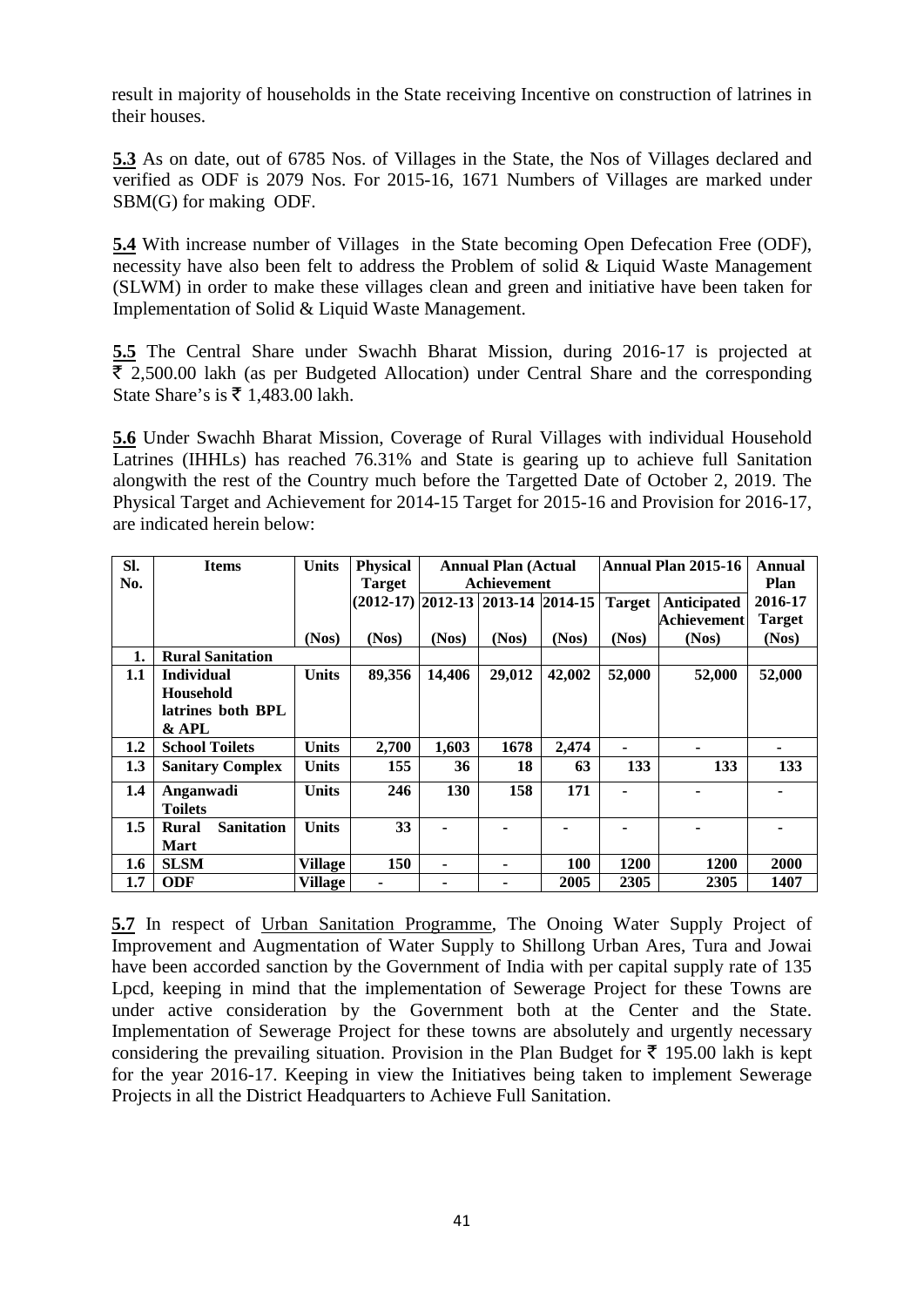#### **10.7 (A) HOUSING**

The Approved Outlay for the 12<sup>th</sup> five year Plan 2012-17 is  $\overline{\mathfrak{F}}$ .5400.00 lakh. The actual expenditure incurred during the Annual Plan 2014-15 is  $\bar{\tau}$ .136.13 lakh. The budgeted outlay for the Annual Plan 2015-16 is  $\overline{5}$ .4320.00 lakh including  $\overline{5}$ .3500.00 lakh for Affordable Housing Scheme. The anticipated expenditure during 2015-16 is  $\bar{\tau}$ . 202.00 lakh. **A tentative budget allocation of** `**.2200.00 lakh is proposed for the Annual Plan 2016-17 including the allocation for Affordable Housing Scheme.**

The Affordable Housing Scheme is a new scheme initiated by the Department by construction of houses for those who are not in a position to build their own houses. A bonafide resident of the State falling under the category of Economically Weaker Section / poor family residing in stabilized villages are eligible to apply for a house under this scheme. Each house will have a covered area of 27.88 Sq.m (300 sq.ft).

### **10.7 (B) POLICE HOUSING**

**10.7(B).1** For the Twelfth Five Year Plan, the projected outlay for the Police Housing is  $\bar{\tau}$ 3900.00 lakh. During 2014-15 the actual expenditure is  $\bar{\tau}$  60.49 lakh against the available outlay of  $\bar{\tau}$  200.00 lakh. The approved outlay for this Sector for the year 2015-16 is  $\bar{\tau}$ 66.00 lakh and the amount is expected to be utilized in full.

**10.7(B).2** Completion of ongoing construction works of police quarters at various police station complexes, out-post complexes, check post complexes, battalion office complexes will be given priority. The tentative budgeted allocation for 2016-17 is  $\bar{\tau}$  1250.00 lakh.

#### **10.8 URBAN DEVELOPMENT**

**10.8.1** The Approved Outlay for the 12<sup>th</sup> Plan is  $\bar{\tau}$  137000.00 lakh. The budgeted outlay for 2015-16 is  $\bar{\tau}$ . 16900.00 lakh and the anticipated expenditure is  $\bar{\tau}$  2302.00 lakh. The Tentative Budgeted Outlay for 2016-17 is proposed at  $\bar{\tau}$  10730.00 lakh.

 The main thrust during the Annual Plan 2016-17 is upgradation of urban infrastructure in the capital city, creation of new infrastructure in the small and medium towns and sustainability of assets thus created. In addition, keeping in view the objectives of JNNURM, UIDSSMT & IHSDP, AMRUT the Annual Plan will also address urban reforms to improve urban governance, including greater transparency and accountability in urban local bodies, better delivery of services to citizens, adoption of a participatory approach to ensure sustainability of projects to improve the quality of life of citizens.

The main activities that will be taken up during 2016-17 were as follows:-

**1. Special Urban Works Programme & Chief Minister's Special Urban Development Fund (SUWP & CMSUDF):** During the year 2014-15, an amount of  $\bar{\xi}$  950.00 lakh was provided and out of which an amount of  $\bar{\xi}$  550.00 lakh has been released under Special Urban Works Programme and  $\bar{\tau}$  400.00 lakh under Chief Minister's Special Urban Development Fund. The anticipated achievement expected during the current financial year 2015-16 is  $\bar{\tau}$  950.00 lakh and the tentative budgeted outlay for 2016-17 is  $\bar{\tau}$  1100.00 **lakh**.

**2. Infrastructure for City Transport at Shillong:** In order to ease traffic congestion in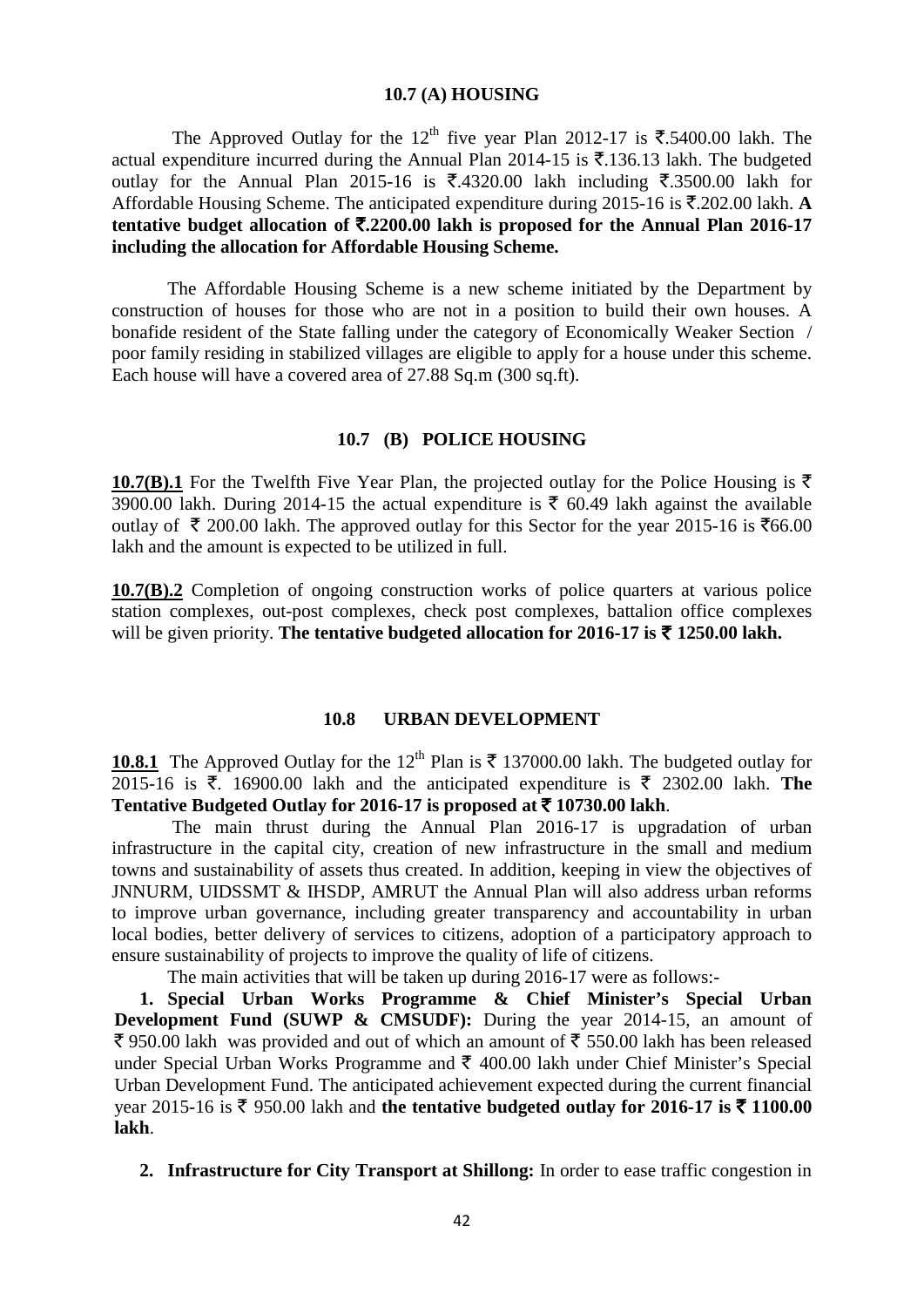the capital city of Shillong, this scheme provides necessary infrastructure facilities in and around the city. During the current financial year 2015-16, no fund was provided due to budget constraint. For the year 2016-17, the tentative budgeted outlay is  $\bar{\xi}$  300.00 lakh.

**3. National Urban Livelihood Mission:** The new scheme called National Urban Livelihood Mission (NULM) which has subsumed the earlier unified urban poverty alleviation programme under the nomenclature SJSRY which was being implemented in Shillong, Tura, Jowai, Williamnagar, Baghmara and Resubelpara. **For the Annual Plan 2016-17** the tentative budgeted outlay is ₹ 1222.22 lakh.

**4. Swachh Bharat Mission:** This is a newly launched programme of Ministry of Urban Development which was launched on  $2<sup>nd</sup>$  October 2014. 10 statutory towns in the State have been selected under the programme. **The tentative budgeted outlay for the year 2016-17 is**  ` **1433.33 lakh**.

**5. Smart Cities Mission:** Shillong has been shortlisted under the Smart Cities Mission of Government of India. A Smart City Plan for Shillong amounting to  $\bar{\tau}$  1459.60 lakh on 90:10 funding pattern was drawn up and submitted to Ministry of Urban Development on 15<sup>th</sup> December 2015. The tentative budgeted outlay for the year 2016-17 is  $\bar{\tau}$  2333.33 **lakh.**

**6. Atal Mission for Rejuvenation & Urban Transformation (AMRUT):** AMRUT will cover Shillong municipal area. **The tentative budgeted outlay for the year 2016-17 is**  ` **555.56 lakh.**

**7. New Shillong Township:** Some works for development of Road Network project in NST sanctioned during the year 2013-14 amounting to  $\bar{\tau}$  5100.00 lakh under Special Plan Assistance (SPA) has started. Acquisition of additional land has been kept on hold. **The tentative budgeted outlay for the Annual Plan 2016-17 is** ` **709.45 lakh**

## **10.9 INFORMATION AND PUBLICITY**

**10.9.1** The Twelfth Plan (2012-2017) Outlay for Information & Public Relations sector is  $\bar{\tau}$ **6000.00 lakh** and the actual expenditure during 2014-15 was  $\bar{\tau}$  553.85 lakh. The Available Outlay for the Annual Plan 2015-16 is  $\bar{\tau}$  520.00 Lakh and the amount is anticipated to be utilized in full. The **Tentative Budgeted Outlay for the Annual Plan 2016-17 is**  $\bar{\tau}$  **570.00 Lakh.** 

**10.9.2** In line with the Government policy to bring the administration closer to the people and also to project, promote and publicise the potentials of the State at the Regional, National and International level. The Department proposes to continue with its important ongoing schemes such as strengthening the information and publication wing at the State, District and Sub-Divisional level, Strengthening the District Knowledge hubs in all the Districts, field publicity etc.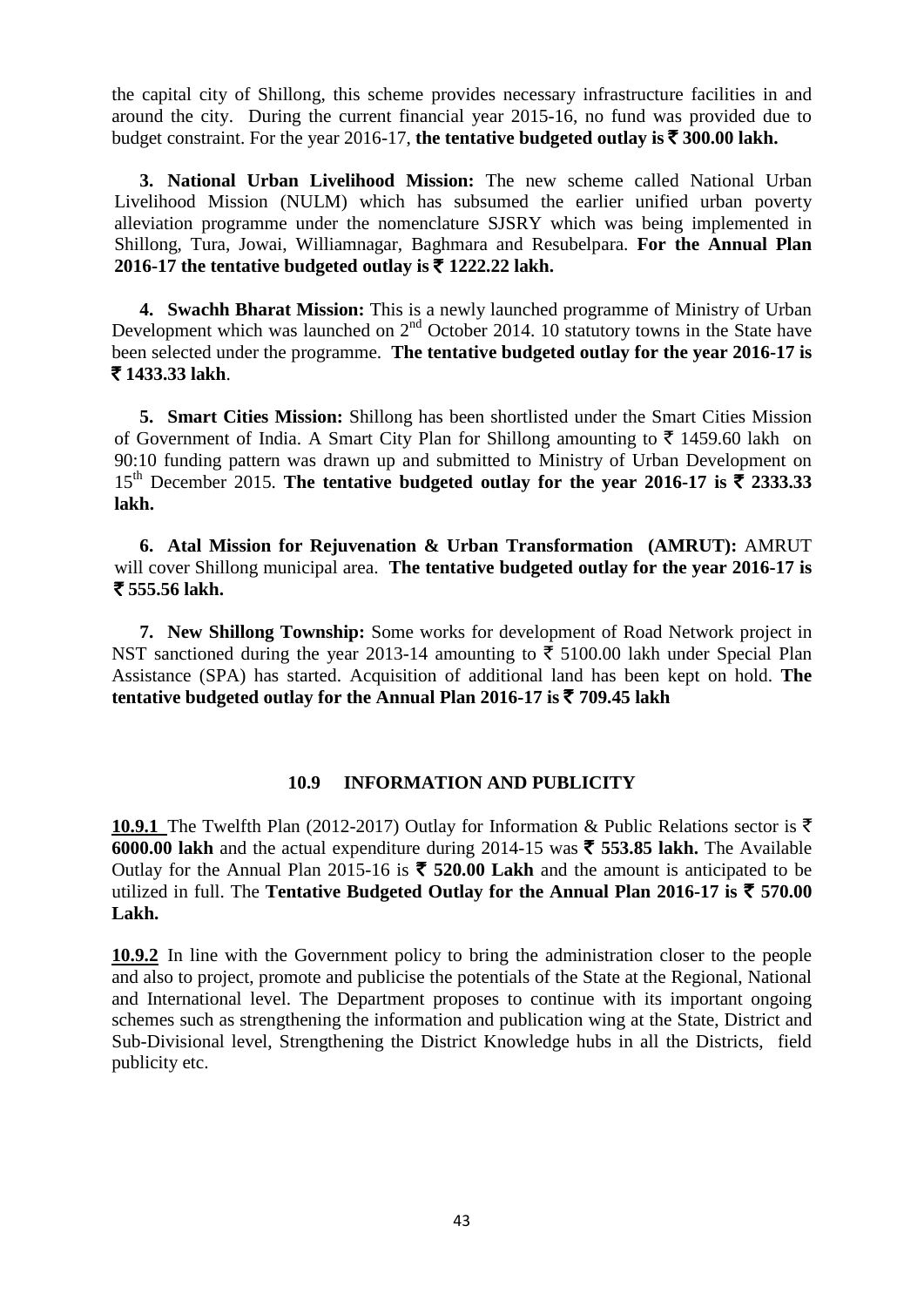### **10.10 WELFARE OF SCHEDULED CASTES / SCHEDULED TRIBES / OTHER BACKWARD CLASSES**

**10.1.1** The Approved Outlay for the 12<sup>th</sup> Plan is  $\bar{\tau}$  200.00 lakh. The actual expenditure during 2014-15 was  $\overline{\mathfrak{F}}.25.00$  lakh. The budgetted outlay for the Annual Plan 2015-16 is  $\bar{\tau}$  25.00 lakh and the anticipated expenditure is  $\bar{\tau}$  30.00 lakh. **The Tentative budgetted** outlay for the Annual Plan 2016-17 is  $\bar{\tau}$  30.00 lakh.

**10.1.2** The All India pre-Examination Training Centre (AIPETC), Shillong is sponsored by the Government of Meghalaya for the purpose of upliftment and development of the students belonging to the Scheduled Caste, Scheduled Tribe, other backward communities and minority communities. It provides free pre-examination coaching / training facilities to the aspiring candidates of the State in order to improve their chance of success in the All India Services Competitive Examination conducted by the UPSC every year.

# **10.11 LABOUR &EMPLOYMENT**

## **10.11(A) LABOUR AND LABOUR WELFARE**

**10.11(A).1** The Twelfth Plan Outlay (2012-2017) for Labour & Labour Welfare is ₹ 1000.00 **lakh**. The actual expenditure for the Annual Plan 2014-15 was  $\bar{\tau}$  232.88 lakh. The Available Outlay for the Annual Plan 2015-16 is  $\bar{\tau}$  137.00 lakh and the anticipated expenditure is  $\bar{\tau}$ **400.00 lakh. The Tentative Budgeted Outlay for the Annual Plan 2016-17 is**  $\bar{\tau}$  **250.00 lakh.**

It is proposed to continue establishment of the Joint Labour Commissioner, Tura, District Labour Offices at Shillong, Jowai, Nongstoin, Nongpoh, Baghmara, Tura, Williamnagar and all the 39 Blocks throughout the State for proper implementation of various Labour Laws such as (i) Minimum Wages (ii) Child Labour Act and Rules (iii) Contract Labour Act and Rules (iv) Shop and Establishment Act and Rules (v) Motor Transport Act and Rules (vi) Inter State Migrant Act and Rules (vii) Building & Other Construction Workers Act and Rules and Building & Other Construction Workers' Welfare Cess Act and Rules etc. for the welfare of the workers in the State.

**Boilers and Factories :** The Inspectorate is functioning with skeleton staff since the date of its inception in 1973. With the present trend of development in the field of Technology and the expansion of the Industrial Sector where many Industries have been set up in the State especially in the Medium Scale Sector, registration & inspection of these factories and boilers are numerous and cannot be taken up only with the existing manpower. It is therefore proposed to strengthen the administration at the Headquarter and the establishment of District Offices at Khliehriat & Tura. To facilitate the inspection activities, purchase of vehicles for the Inspectorate is proposed including purchase of machineries tools / plants and equipments.

The Inspectorate also looks after the safety and welfare of workers in manufacturing units. Awareness programmes on Occupational Health and Safety of Workers were organised and such programmes will be expanded and organised in future years.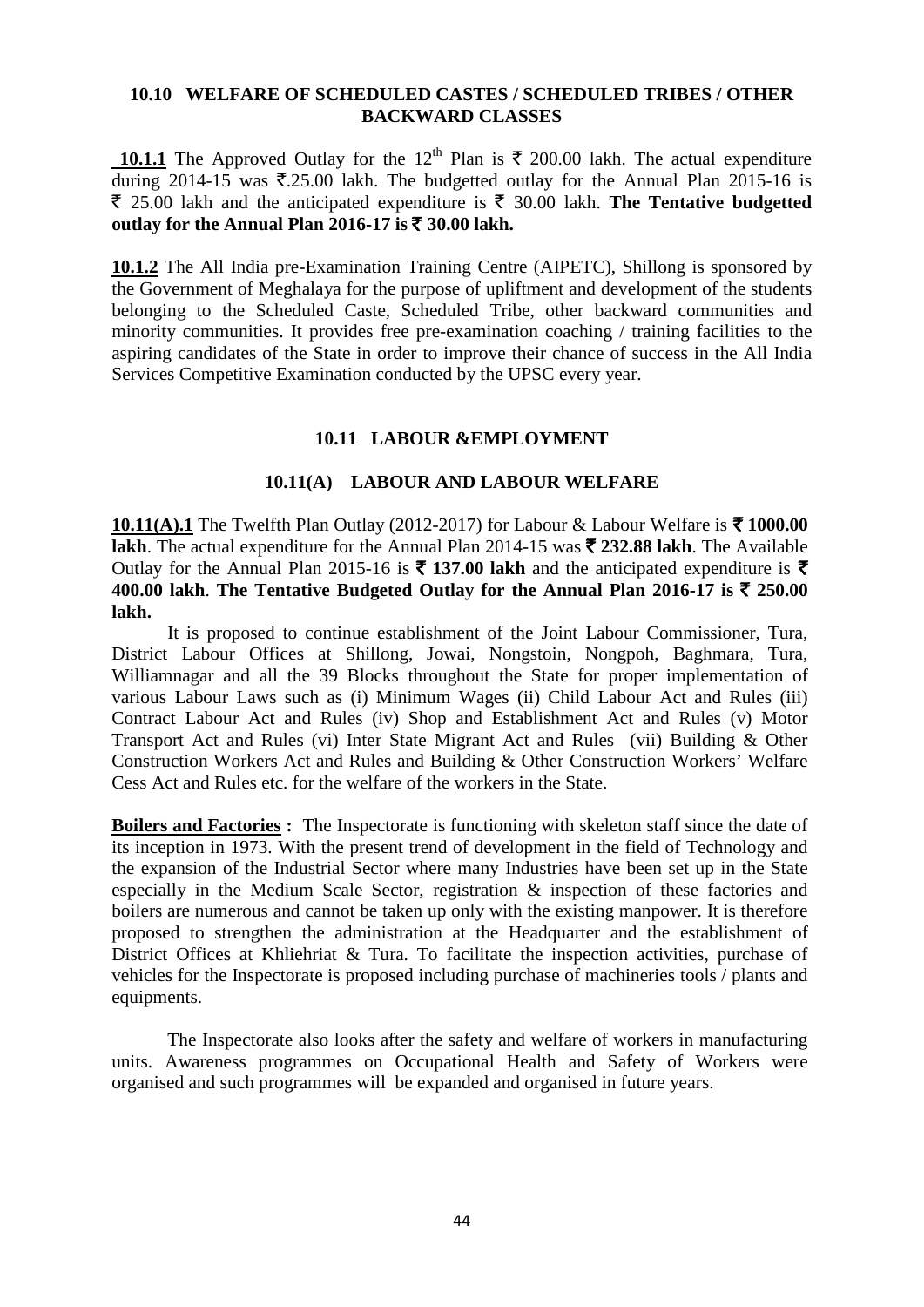## **10. 11(B) EMPLOYMENT & TRAINING**

**10. 11(B).1** The Twelfth Plan Outlay for Employment & Training is  $\bar{\tau}$  5500.00 lakh. The actual expenditure for the Annual Plan 2014-15 was ` **552.58 lakh** The Available Outlay for the Annual Plan 2015-16 is  $\bar{\tau}$  1636.00 lakh and the amount is anticipated to be utilized in full. **The Tentative Budgeted Outlay for the Annual Plan 2016-17 is** ` **2200.00 lakh.**

**10.11(B).2 Employment Services:** The Employment Wing is responsible for administration, control and supervision of the Employment Exchanges in the State. The main activities of Employment Exchanges include placement of registered unemployed youth against vacancies notified by Employers, Employment Market Information (EMI), for collection of employment and unemployment data and conducting Vocational Guidance Programmes to educate unemployed youth. There are 13(thirteen) Employment Exchanges, 1(one) Coachingcum-Guidance Centre for SC/ST and 11(eleven) Employment Information Bureau in the State.

A National Career Service portal has been inaugurated and dedicated to the Nation by the Hon'ble P.M of India on  $20^{\text{th}}$  July, 2015 which will facilitate both job seekers and Employers through various online Service.

**10.11(B).3 Craftsmen Training:** The Training Wing is responsible for implementing the Craftsmen Training Schemes (CTS) and Apprenticeship Training Schemes (ATS) at the Certificate level. The Craftsmen Training Schemes being implemented through a network of ITIs/ITCs is the core Scheme for Vocational Training.

Skill Development and Skill Upgradation Programmes were implemented through 4 (Four) Major Schemes viz., Craftsmen Training Scheme (CTS), Skill Development Initiative (SDI) Scheme, Short-term Job Oriented Training Scheme and Apprenticeship Training Scheme (ATS).

There are 10(ten) existing ITI's in the State i.e., ITI Shillong ITI (Women) Shillong, ITI Tura, ITI Jowai, ITI Nongstoin, ITI Williamnagar, ITI Nongpoh, ITI Baghmara, ITI Resubelpara , ITI Sohra and one private ITI (Don Bosco Technical School, Shillong)

**10.11(B).4: Apprenticeship Training Scheme(ATS):** Under Sub Section (3) of section 8 of the Apprentice Act, 1961 collection of Manpower Data and location of seats from New Establishments in the State from time to time is taken up. Fresh Candidates and Ex- ITI'ian are eligible for engagement against the designated seats located. Currently there are 21 Establishments under the purview of the Apprenticeship Training Scheme with a total of 181 seats.

## **10.11 (B).5: Modular Employable Skills (MES) under Skill Development Initiative (SDI) Scheme:**

An Institutional Training through the registered Vocational Training Providers (VTPs). MES is the "minimum skill set" which is sufficient to get an employment in the world of work. MES allows Skills Upgradation. It also allows multi-entry and multi-exist. There are 1413 MES Courses approved by National Council for Vocational Training as on 31.08.2012. The skill is to be assessed by the Assessing Body mainly from the Industry Organization. Certification is done jointly by the National Council for Vocational Training and Industry (Assessing Body).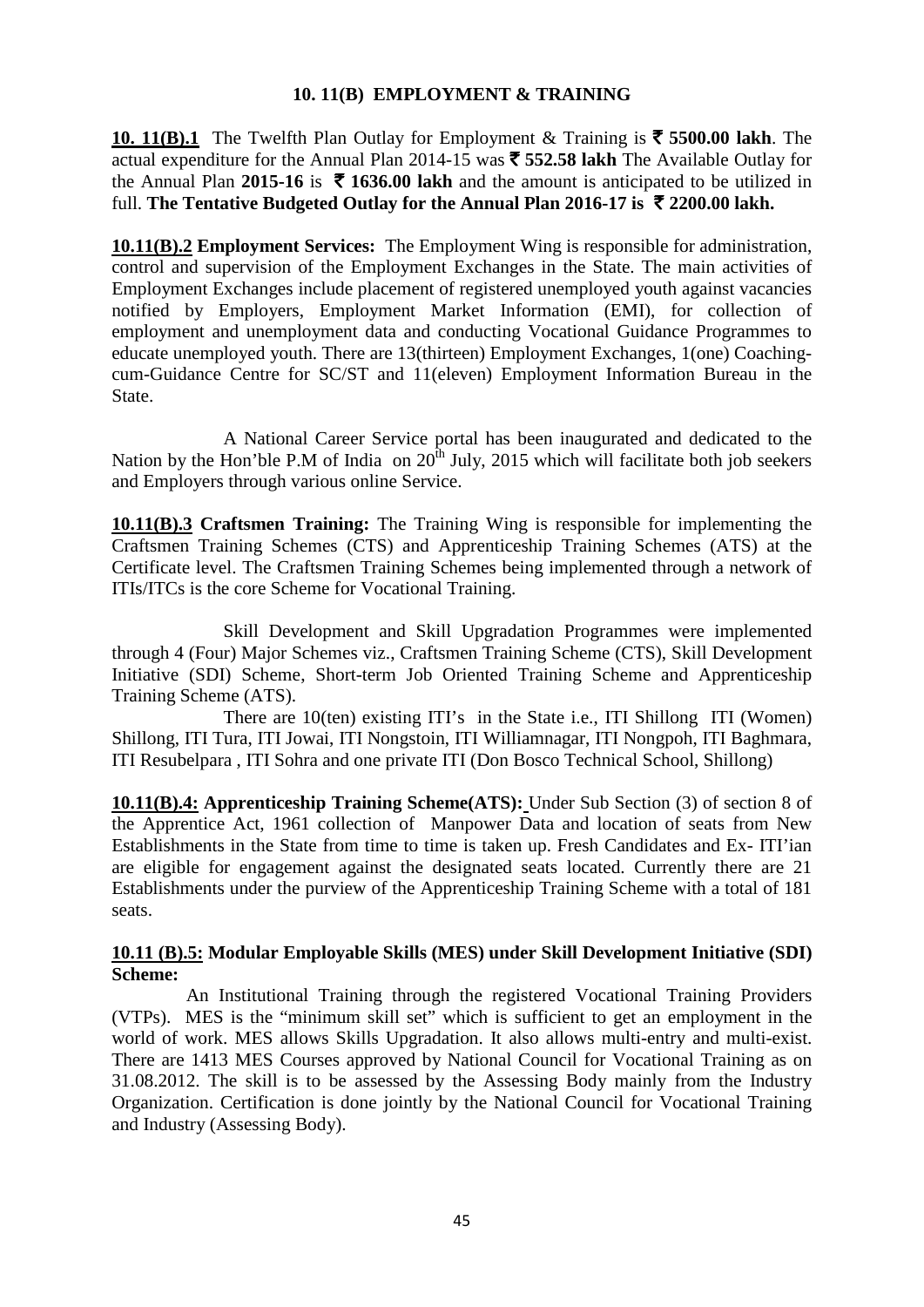### **10. 11(B).6:-Market Linked Skill Development and Placement (State Plan Fund):**

The Directorate of Employment & Craftsmen Training, Labour Department, Government of Meghalaya is undertaking Skill Development under Market Linked Skill Development and Placement Programmes in various sectors through selected Training Partners which directly leads to self employment or Job Placement within and outside the state for the un-employed youth of Meghalaya in various sectors of the Economy.

The Government of India has proposed for modernisation of Employment Exchanges and Shillong Employment Exchange has been included as one of the 13 Employment Exchange for the  $1<sup>st</sup>$  phase of up-gradation in the country.

#### **10.12 SOCIAL WELFARE**

**10.12.1** The Department has undertaken a large number of major initiatives in the Social Welfare Sector, viz; vocational training programmes, rehabilitation services to the disabled, training and capacity building for self employment. Schemes are implemented according to the type of disability, environment and social life of the disabled persons. In compliance with the Disability Act, 1995 several programmes are incorporated towards the welfare and rehabilitation of the Disabled and Handicapped persons according to availability of funds . NGOs and Voluntary Organisations play a vital role in the development of the society and most of the schemes are implemented through NGOs/Voluntary Organisations by providing training and financial assistance to the NGOs and Voluntary Organisations.

10.12.2 The Twelfth Plan Approved Outlay is  $\bar{\tau}$  8600.00 lakh and the actual expenditure during the 1<sup>st</sup> three years of the 12<sup>th</sup> Five Year Plan was  $\bar{\tau}$  **7818.09 lakh.** The Available Outlay for the **Annual Plan 2015-16 is** `**. 4120 .00 lakh which includes** ` **86.76 lakh as State Share and**  $\bar{\tau}$  **780.00 lakh as Central Share for CSS** and the anticipated expenditure is  $\bar{\tau}$  4120.00 lakh. The Tentative Budget allocation for the **Annual Plan 2016-17** is **₹ 4620.00 lakh** which includes (i) ₹ 1418.00 lakh for CSS (ii) ₹ 568.00 lakh under Article 275 (I) (iii)  $\bar{\tau}$  300.00 lakh for Wedding Assistance for orphan women and (iv)  $\bar{\tau}$  300.00 lakh for Social Assistance for the Disabled, Infirm and Widows.

The major schemes proposed to continue during **Twelfth Plan period** are as follows :

- **Welfare of Handicapped:**
- **Welfare of Aged, Infirm and Destitutes:**
- **National Programme for Rehabilitation of Persons with Disabilities:**
- **Construction of Administrative Building :**
- **Construction of Women Hostel at Shillong and Tura**
- •**Construction of Observation/Shelter Home at Mawdiangdiang/New Shillong.**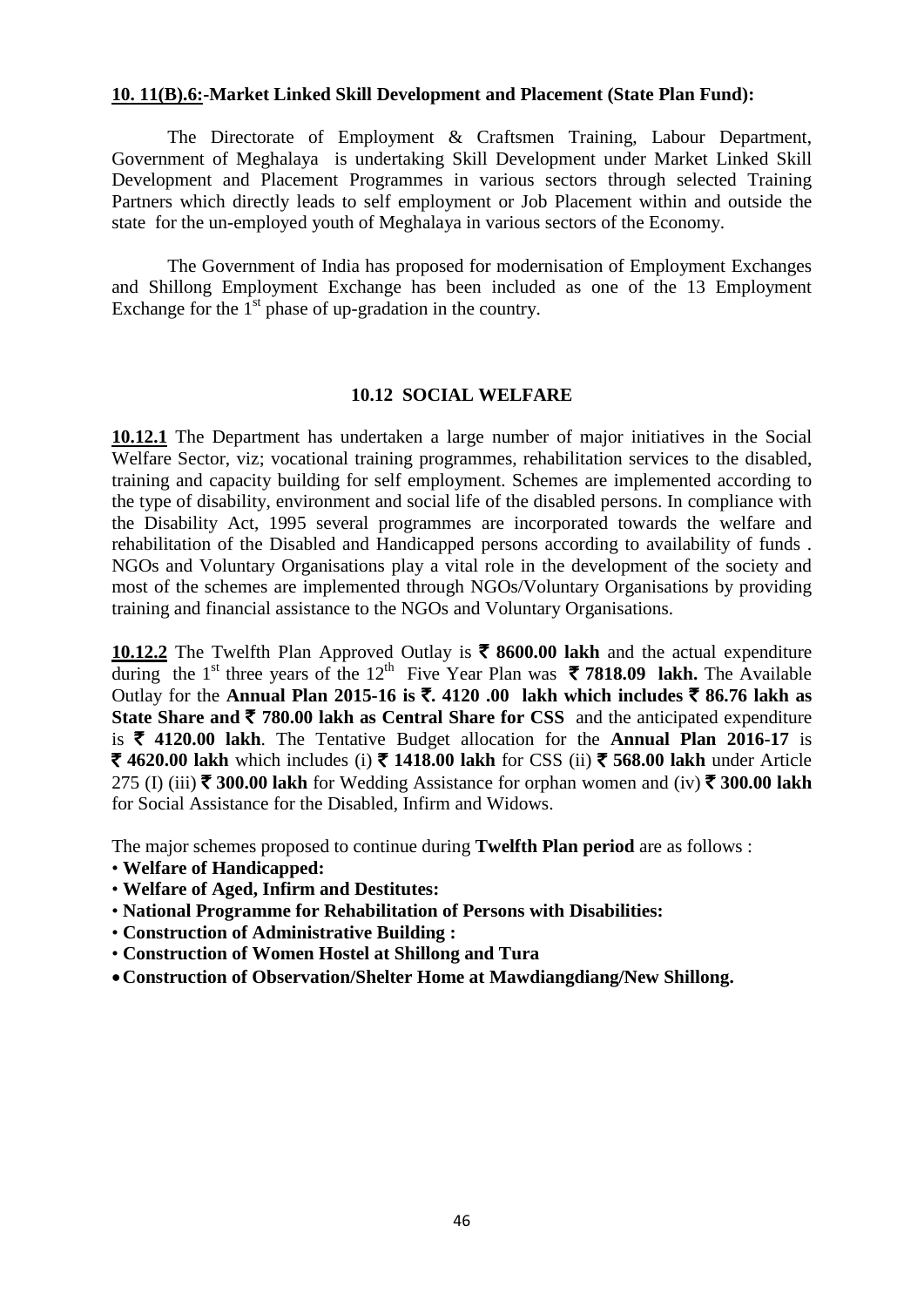# **10.13. WOMEN AND CHILD DEVELOPMENT**

**10.13.1** The Twelfth Plan Approved Outlay is ₹ 2800.00 lakh. The actual expenditure during the 1<sup>st</sup> three years of the 12<sup>th</sup> Five Year Plan was  $\bar{\mathbf{\xi}}$  21507.24 lakh. The Available Outlay during the Annual Plan **2015-16** ` **7226.00 lakh which includes** ` **700.00 lakh as State Share and**  $\bar{\mathbf{\tau}}$ **. 6300.00 lakh as Central Share for CSS** and the anticipated expenditure is  $\bar{\tau}$  7226.00 lakh. The Tentative Budget allocation for the Annual Plan 2016-17 is  $\bar{\tau}$  7920.00 **lakh which includes** ` **6900.00 lakh of Central Assistance for CSS in respect of ICDS** for continuation of following schemes.

# **10.13.2 Schemes implemented under Child Welfare comprises:**

• Grant-in-aid to Voluntary Organisations Working in the Field of Child Welfare and Creches for State Govt. Employee's Children:

• Integrated Child Development Services Scheme:

# **10.13.3 Schemes implemented under Correctional Services comprises:**

• Implementation of Children Act. Establishment of Juvenile Guidance Centre:

• Grant in aid to Voluntary Organisations for Protective Homes and Anti Drug Campaign

• Integrated Child Protection Services scheme for setting up of State and District Protection Society, implementation of Domestic violence Act for establishment and maintenance of Shelter Homes.

• State Commission for Protection of Child Rights.

## **10.13.4 Schemes implemented under Women Welfare comprises:**

- Training Centre for Self Employment for Women in Need of Care and Protection:
- Assistance to Voluntary Organisations for Setting up Training Centres for women and care of their children :
- National Plan of Action on Women's Policy and Empowerment:
- Meghalaya State Commission for Women :
- Setting Up Employment -cum-Income Generating Units For Women (NORAD)

## **10.13.5 CENTRALLY SPONSORED SCHEMES:**

The Centrally Sponsored Schemes implemented under Women & Child Welfare Sector as follows:

• Integrated Child Development Services Scheme for maintenance of State and District ICDS Cells, 39 (thirty nine) rural ICDS Projects & 2 Urban ICDS Projects, 3388 rural Anganwadi Centres & 190 urban Anganwadi Centres and 1234 Mini Anganwadi Centres:

- Training Programme of the Anganwadi Workers Under the ICDS Scheme:
- Nutrition Surveillance System (NSS) :
- Balika Samridhi Yojana (BSY) :
- Kishori Shakti Yojana KSY (Adolescent Girls Scheme) :
- Integrated Women's Empowerment Programme (IWEP) :
- SWADHAR
- Implementation of Children Act. Establishment of Juvenile Guidance Centre
- Integrated Child Protection Services:
- Construction of Anganwadi Centres under ICDS Scheme :
- State Mission Authority (SMA) and State Resource Centre for women (SRCW)
- Indira Gandhi Matritava Sehyog Yojana (IGMSY) Conditional Maternity Benefit Scheme
- •Beti Bachao Beti Padhao (BBBP) Scheme